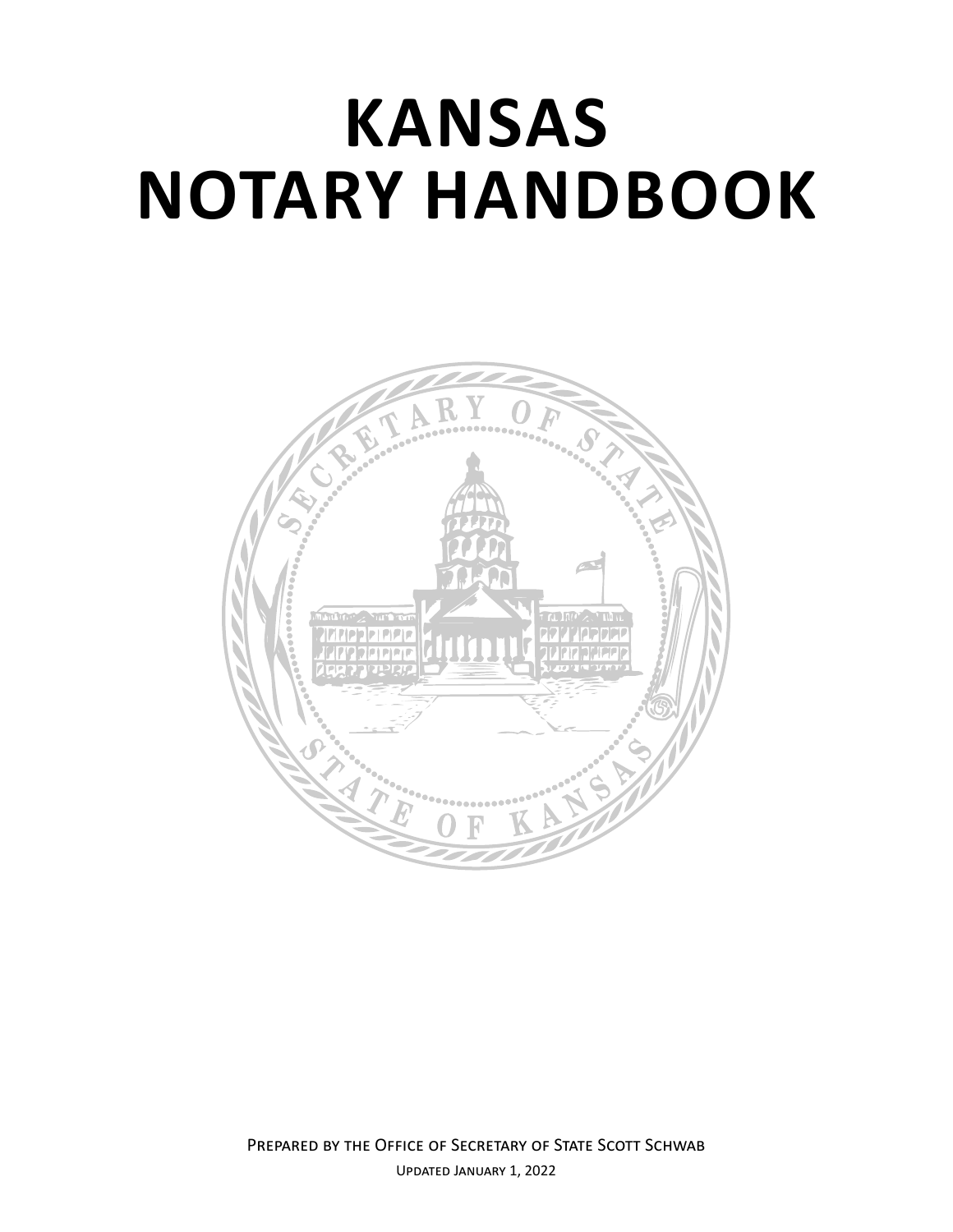## **KANSAS NOTARY HANDBOOK**

# **Table of Contents Page 2018**

| Purpose of a Notary Public manufacture manufacture manufacture manufacture 3   |  |
|--------------------------------------------------------------------------------|--|
|                                                                                |  |
|                                                                                |  |
|                                                                                |  |
|                                                                                |  |
| ٠                                                                              |  |
|                                                                                |  |
|                                                                                |  |
| ٠                                                                              |  |
| ٠                                                                              |  |
|                                                                                |  |
| $\bullet$                                                                      |  |
|                                                                                |  |
|                                                                                |  |
|                                                                                |  |
|                                                                                |  |
|                                                                                |  |
|                                                                                |  |
|                                                                                |  |
|                                                                                |  |
|                                                                                |  |
|                                                                                |  |
| $\bullet$                                                                      |  |
|                                                                                |  |
| ٠                                                                              |  |
|                                                                                |  |
| $\bullet$                                                                      |  |
|                                                                                |  |
|                                                                                |  |
| Denial, Refusal to Renew, Revocation, or Suspension of a Notary Commission  13 |  |
|                                                                                |  |
|                                                                                |  |
|                                                                                |  |
|                                                                                |  |
|                                                                                |  |
|                                                                                |  |
|                                                                                |  |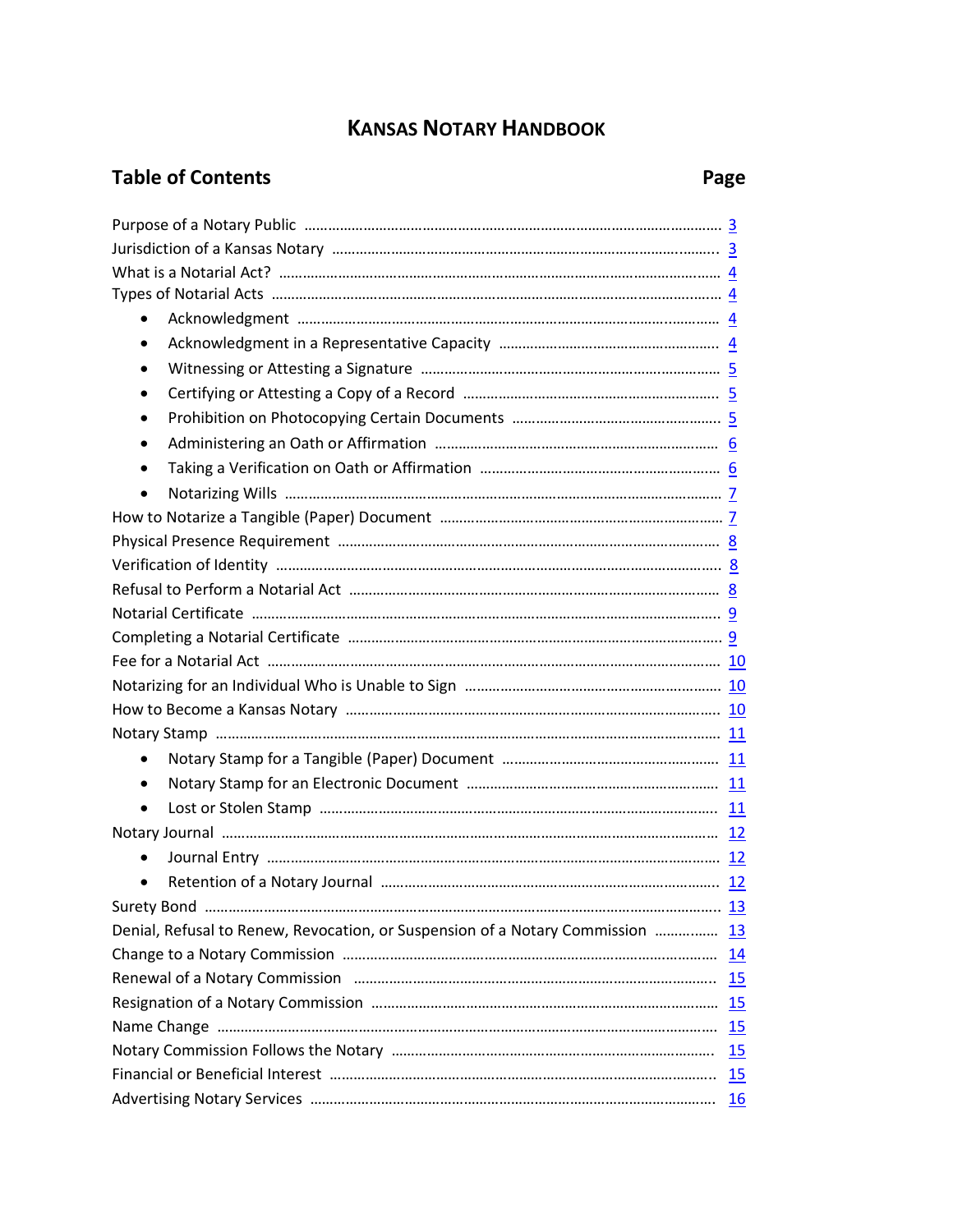<span id="page-2-0"></span>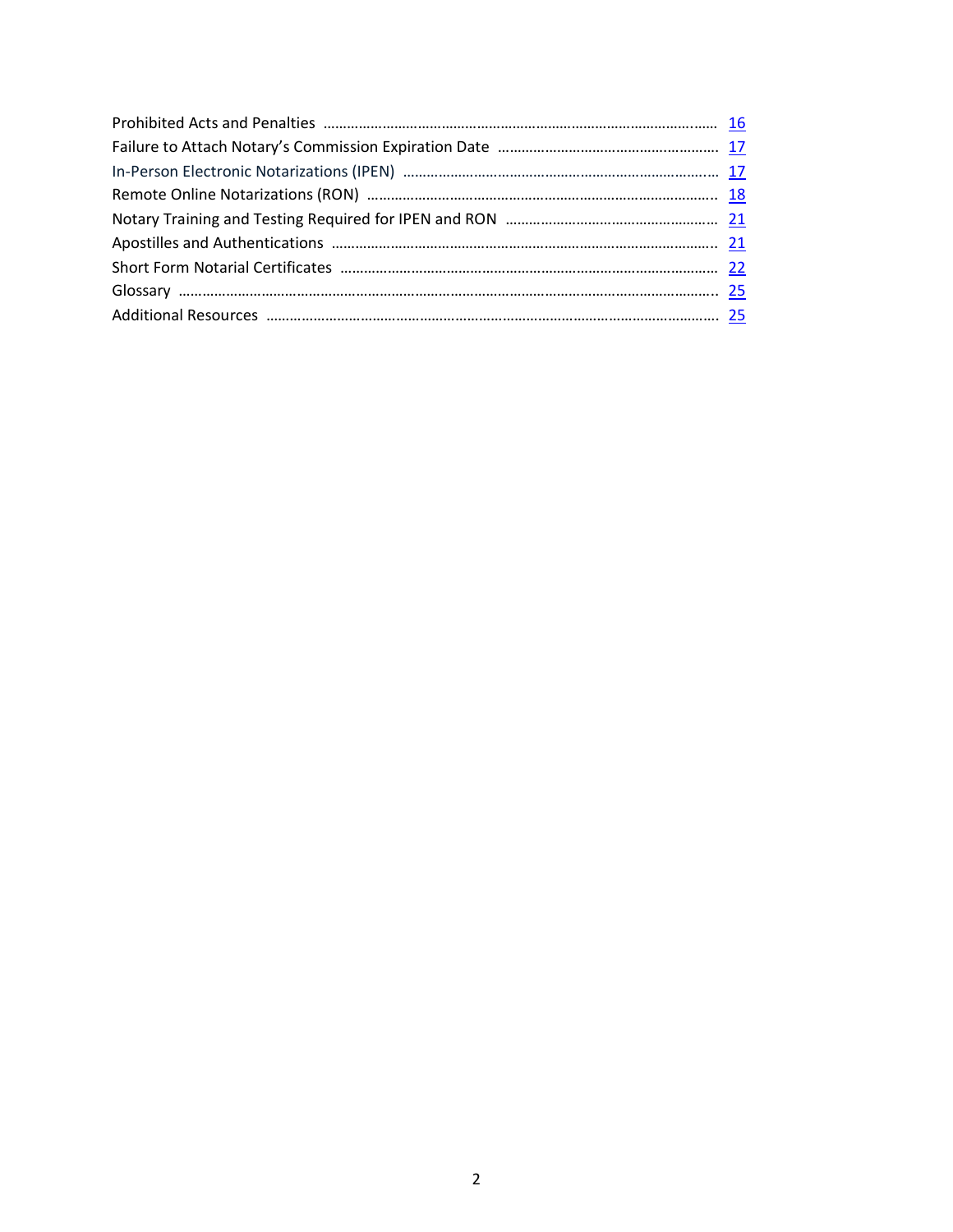#### **Purpose of a Notary Public**

The primary role of a notary is to act as an official, impartial witness to the identity of an individual who comes before the notary. A notary's role in verifying the identity of an individual requesting a notarial act and performing a notarial act in accordance with the requirements of state law and regulation, helps to deter fraud in the execution of various types of documents.

#### <span id="page-3-0"></span>**Jurisdiction of a Kansas Notary**

A Kansas notary must be in the state of Kansas to perform a notarial act. A Kansas notary may perform a notarial act in any county in Kansas. This requirement also applies to Kansas notaries who reside in a bordering state.

• For example: a Missouri resident works in Kansas, has a Kansas notary commission, and notarizes documents as part of their job. The notary may notarize documents while in Kansas; however, the notary may not notarize documents as a Kansas notary when they are in Missouri or otherwise outside the state of Kansas.

For notarial acts performed for remotely located individuals, also known as remote online notarizations (RON), a Kansas notary may notarize a document for such individual regardless of where the individual is located. However, the notary must be in Kansas at the time of the notarial act. For more information about notarial acts for remotely located individuals, please refer to the section in this handbook on [Remote Online Notarizations \(RON\)](#page-18-0).

Recognition of notarial acts performed outside of Kansas: Kansas law provides that a notarial act performed in another state or under the authority and in the jurisdiction of a federally recognized Indian tribe has the same effect under Kansas law as if performed by a notarial officer in Kansas if the act performed in that state is performed by:

- A notary public of that state or of the tribe;
- a judge, clerk or deputy clerk of a court of that state or of the tribe; or
- any other individual authorized by the laws of that state or the laws of the tribe to perform the notarial act.

The signature and title of an individual performing a notarial act in another state or under the authority and in the jurisdiction of a federally recognized Indian tribe are prima facie evidence that the signature is genuine and that the individual holds the designated title. The signature and title of a notarial officer described above conclusively establish the authority of the officer to perform the notarial act.

In addition, notarial acts performed under federal law has the same effect under the law of this state as if performed by a notarial officer of this state, if the act performed under federal law is performed by:

- A judge, clerk or deputy clerk of a court;
- an individual in military service or performing duties under the authority of military service who is authorized to perform notarial acts under federal law;
- an individual designated a notarizing officer by the United States department of state for performing notarial acts overseas; or
- any other individual authorized by federal law to perform the notarial act.

The signature and title of an individual acting under federal authority and performing a notarial act are prima facie evidence that the signature is genuine and that the individual holds the designated title. The signature and title of an officer described above conclusively establish the authority of the officer to perform the notarial act.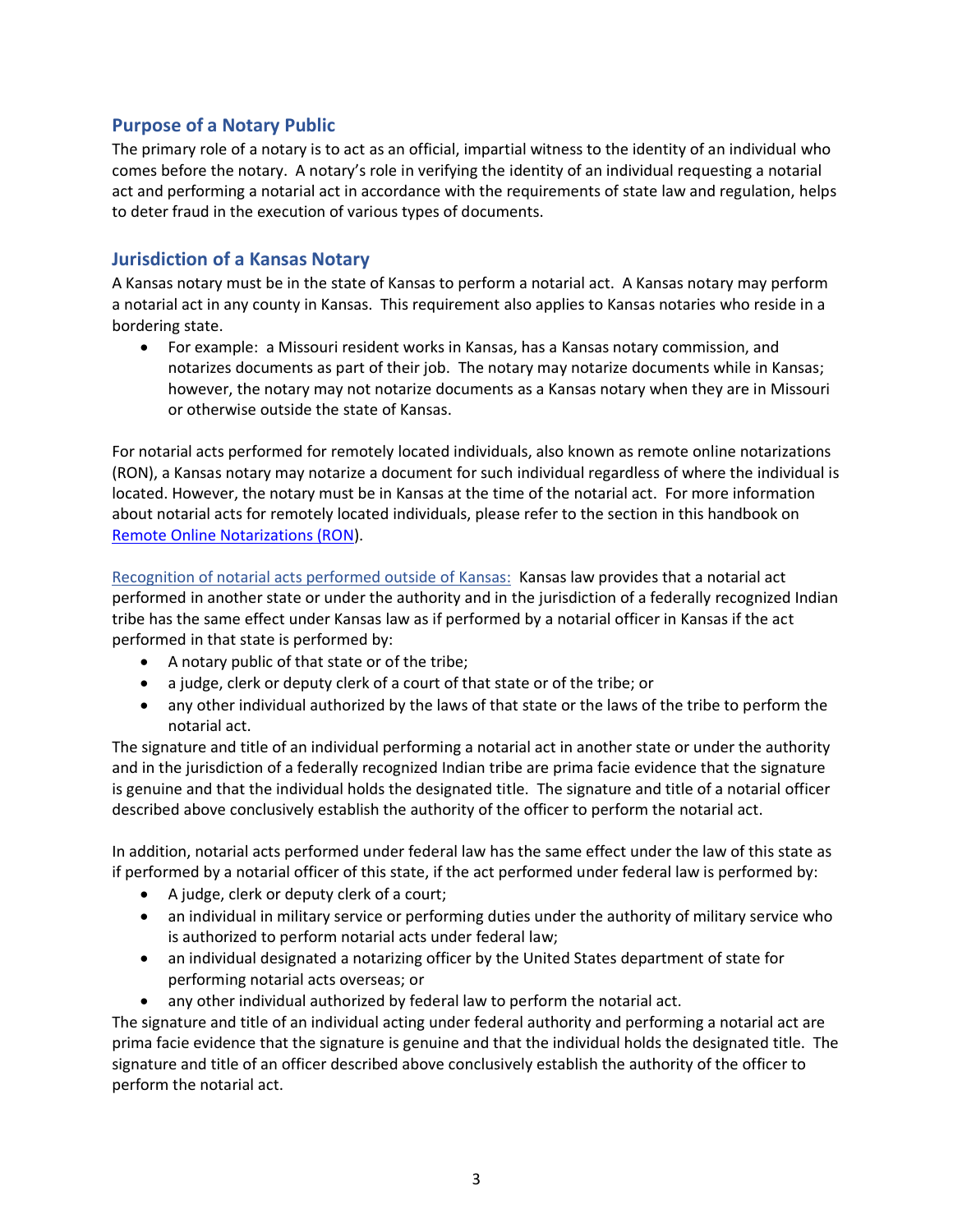#### <span id="page-4-0"></span>**What is a Notarial Act?**

A notarial act is defined in state law as an act, whether performed with respect to a tangible or electronic record, that a notarial officer, including a notary, may perform under the law of this state. "Notarial act" includes taking an acknowledgment, administering an oath or affirmation, taking a verification on oath or affirmation, witnessing or attesting a signature, certifying or attesting a copy and noting a protest of a negotiable instrument. The terms "notarial act" and "notarization" are often used interchangeably.

#### <span id="page-4-1"></span>**Types of Notarial acts**

A Kansas notary may perform any of the following notarial acts and any other notarial act permitted by law.

#### <span id="page-4-2"></span>**Acknowledgment**

An acknowledgment requires the signer of a document to personally appear before the notary. However, the notary is not required to witness the signing of the document. The document may be signed before it is brought to the notary for notarization. The signer must verbally acknowledge to the notary that the signer signed the document. To perform an acknowledgment, a notary must:

- 1. Require the personal appearance of the signer.\*
- 2. Review the document to determine if the acknowledgment can be notarized.
- 3. Identify the signer.
- 4. Verify the signature on the document is that of the signer.
- 5. Complete the notarial certificate.
- 6. Record the notarial act in the notary's journal.

\*If the notary is performing a notarial act for a remotely located individual, the personal appearance requirement can be satisfied by the use of a RON platform that meets the requirements in state law and regulation.

#### <span id="page-4-3"></span>**Acknowledgment in a Representative Capacity**

A notary may be asked to notarize a document that is signed by an individual on behalf of another individual or entity. This usually occurs when an individual is signing on behalf of a business entity, or in their capacity as a power of attorney or personal representative. If the individual is signing in a representative capacity (i.e., John Smith, as President of ABC Corporation), the notary is not required to verify the individual's authority to sign, which means the notary is not required to determine if John Smith is president of ABC Corporation. To notarize a document signed by an individual in a representative capacity a notary must:

- 1. Require the personal appearance of the signer.\*
- 2. Review the document to determine if the acknowledgement can be notarized.
- 3. Identify the signer of the document. The notarial certificate should indicate that the person is signing in a representative capacity.
- 4. Watch the signer sign the document.
- 5. Complete the notarial certificate.
- 6. Record the notarial act in the notary's journal.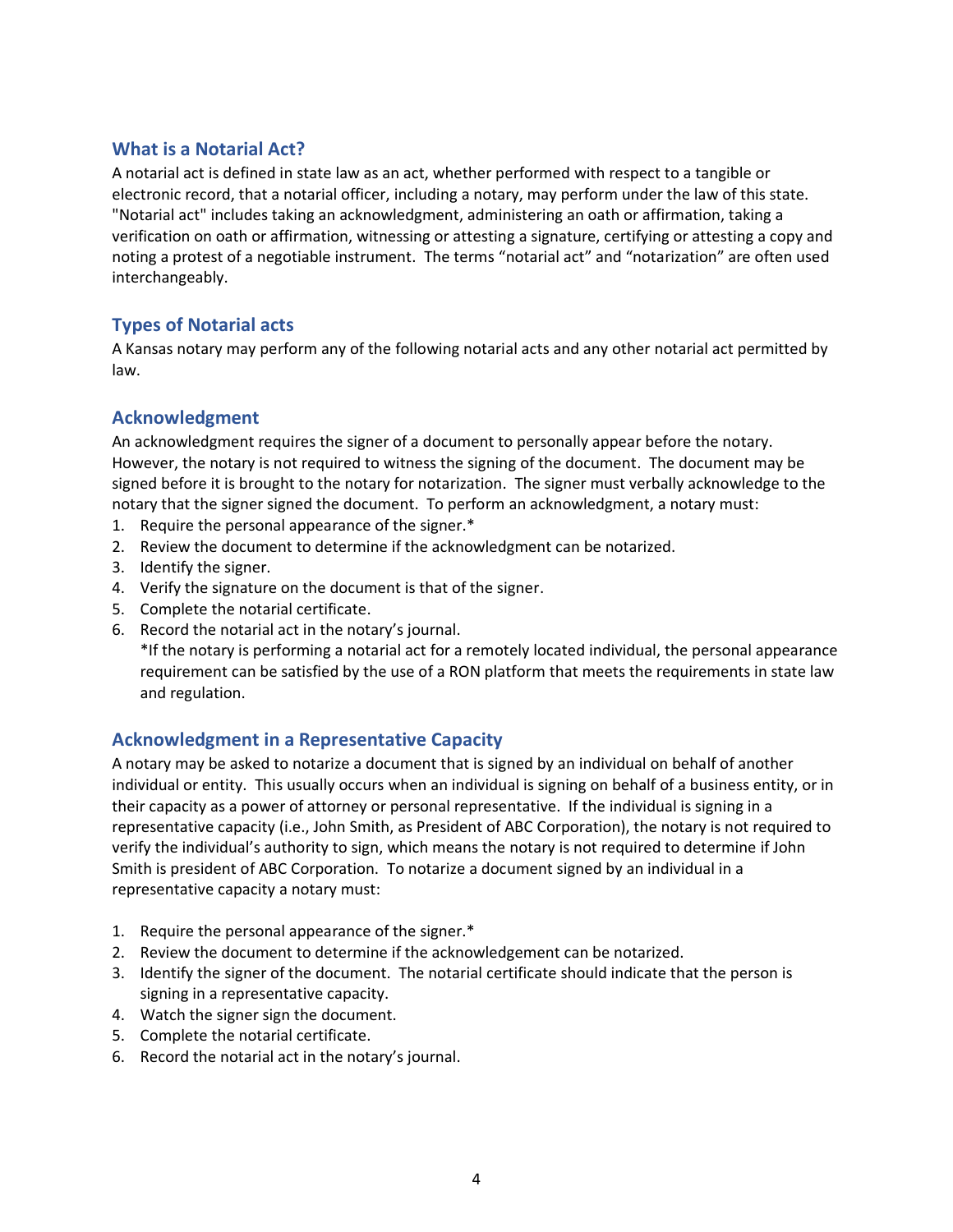\*If the notary is performing a notarial act for a remotely located individual, the personal appearance requirement can be satisfied by the use of a RON platform that meets the requirements in state law and regulation.

#### <span id="page-5-0"></span>**Witnessing or Attesting a Signature**

Witnessing or attesting a signature requires that a notary witness, or watch, a signer sign a document to be notarized. To witness a signature a notary must:

- 1. Require the personal appearance of the signer.\*
- 2. Review the document to determine if the document can be notarized.
- 3. Identify the signer as the person who is named in the document or who is required to sign the document.
- 4. Watch the signer sign the document.
- 5. Complete the notarial certificate.
- 6. Record the notarial act in the notary's journal.

\*If a document is brought to the notary that already has been signed, the notary may notarize the document by requiring the signer to sign the document again in the presence of the notary. It is not necessary to cross out the first signature; the signer should sign the document as close to the first signature as possible. The notary may then notarize the document. If the notary is performing a notarial act for a remotely located individual, the personal appearance requirement can be satisfied by the use of a RON platform that meets the requirements in state law and regulation.

#### <span id="page-5-1"></span>**Certifying or Attesting a Copy of a Record\***

A notary may be asked to certify or attest that a document is a true and correct copy of an original document. A notary who certifies or attests a copy of a document shall determine that the copy is a full, true, and accurate transcription or reproduction of the document. Since the notary is not verifying a signature on the document, the notary is not required to identify the person presenting the document or require the signer to sign the document. To certify that a document is a true and correct copy of an original document a notary should either:

- 1. Make a copy of the original document and certify the copy.
- 2. Alternatively, make a careful comparison of the original document to a copy of the document provided by the individual presenting the document before certifying that it is a true and correct copy.

\*Notaries should be aware that some documents prohibit photocopying (see below).

#### <span id="page-5-2"></span>**Prohibition on photocopying certain documents**

Public documents on file with a public office or agency must be certified by that office or agency. Public documents include:

- Court records, which are certified by the court that retains the original court records.
- Business formation documents and subsequent business documents, such as annual reports, amendments, or mergers, which are certified by the Secretary of State.
- Birth, death, and marriage certificates that are certified by the Office of Vital Statistics, Kansas Department of Health and Environment.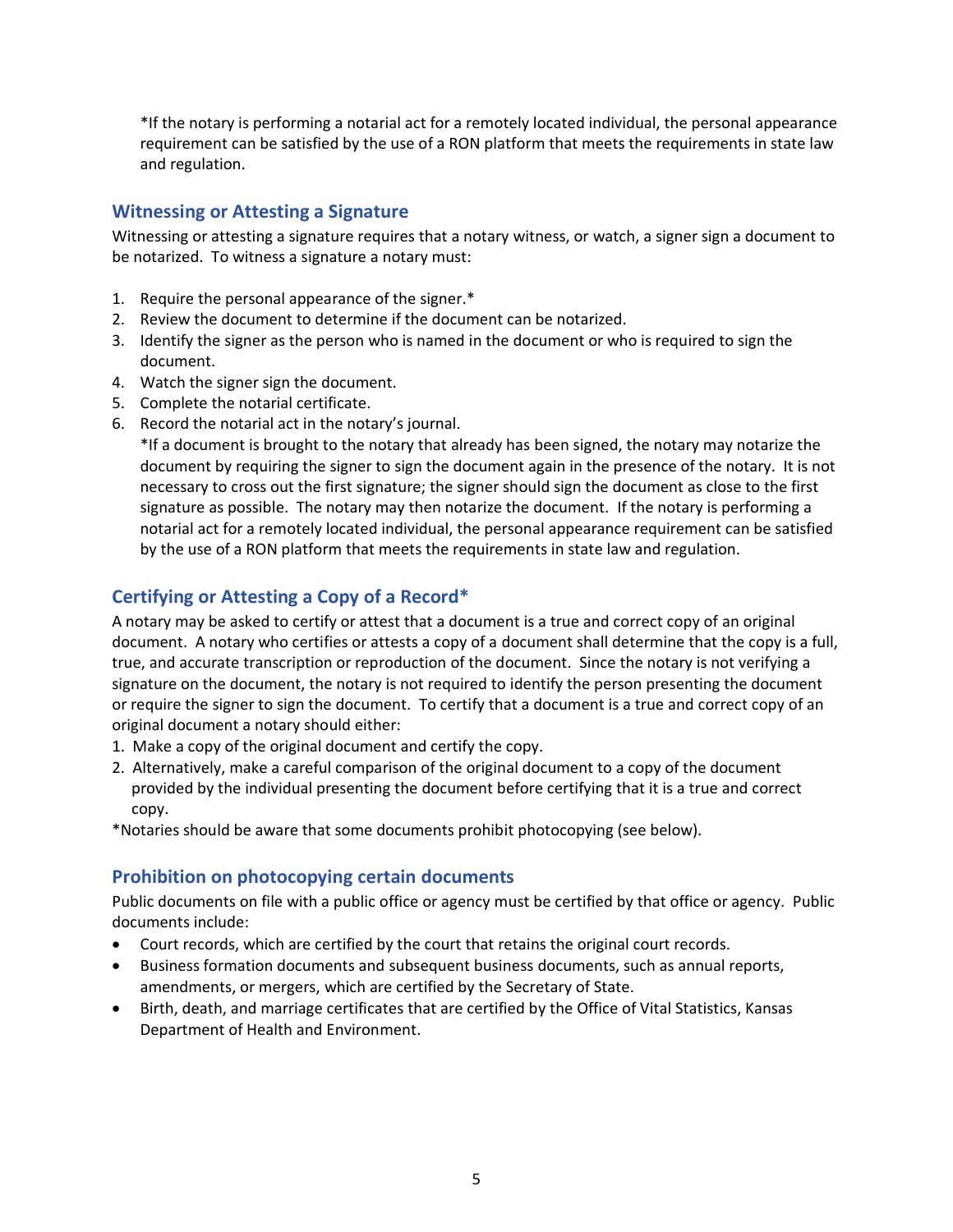Some public documents contain a warning that the document is not to be copied. A notary should not copy and certify such documents. A notary may be sanctioned by the Secretary of State for providing a certified copy of such a document.

### <span id="page-6-0"></span>**Administering an Oath or Affirmation**

A notary is authorized to administer an oath or affirmation. All oaths shall be administered with the person taking the oath laying their right hand upon the Holy Bible, or by raising their right hand. All oaths shall begin and end with the following statements:

Begin: "You do solemnly swear"

End: "So help you God."

Any person having conscientious scruples against taking an oath, may affirm. Affirmations shall begin and end with the following statements:

Begin: "You do solemnly, sincerely and truly declare and affirm"

End: "And this you do under the pains and penalties of perjury."

A notary who is providing an oath or affirmation to an officer elected or appointed under any law of the state of Kansas shall use the following oath or affirmation:

"I do solemnly swear [or affirm, as the case may be] that I will support the constitution of the United States and the constitution of the state of Kansas, and faithfully discharge the duties of \_\_\_(name of appointed or elected office)\_\_\_\_. So help me God."

To administer an oath or affirmation a notary must:

- 1. Require the personal appearance of the person who is taking the oath or making the affirmation.\*
- 2. Administer the oath or affirmation.
- 3. Record the notarial act in the notary's journal.

\*If the notary is performing a notarial act for a remotely located individual, the personal appearance requirement can be satisfied by the use of a RON platform that meets the requirements in state law and regulation.

#### <span id="page-6-1"></span>**Taking a Verification on Oath or Affirmation**

A verification on oath or affirmation, also known as a jurat or affidavit, is a declaration by a person before a notary in which the person states on oath or affirmation that the declaration or the contents of a document is true.

Taking a verification on oath or affirmation requires a notary to do the following:

- 1. Require the personal appearance of the person who is taking the oath or making the affirmation.\*
- 2. Review the document to determine if the document can be notarized.
- 3. Identify the signer as the person who is named in the document or who is required to sign the document.
- 4. Administer the oath or affirmation.
- 5. Watch the signer sign the document.
- 6. Record the notarial act in the notary's journal.

\*If the notary is performing a notarial act for a remotely located individual, the personal appearance requirement can be satisfied by the use of a RON platform that meets the requirements in state law and regulation.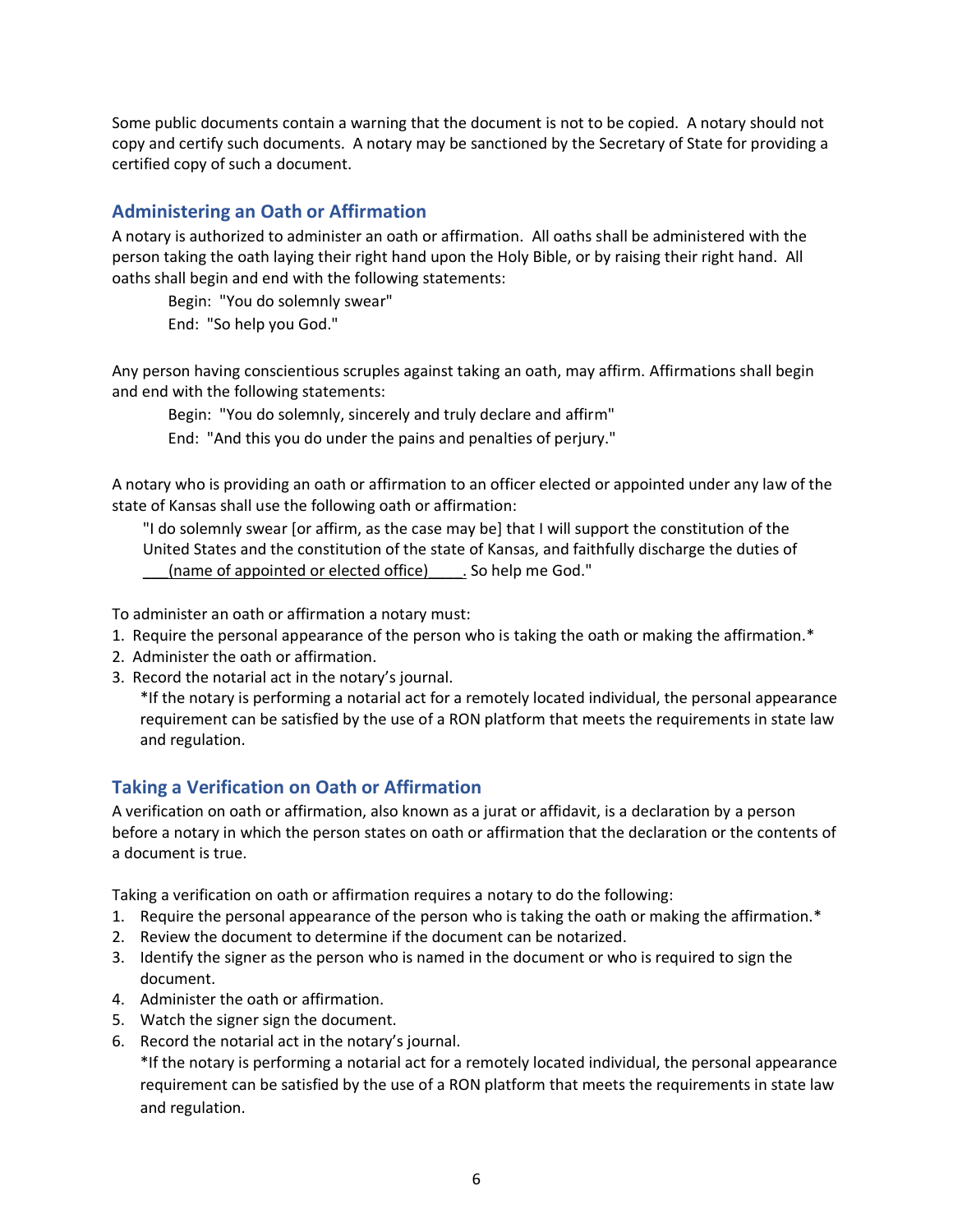#### <span id="page-7-0"></span>**Notarizing Wills**

The notary should verify the identity of the person signing the will as well as each witness. State law provides that the acknowledgments and affidavits made before a notary regarding a will shall be substantially as follows:

State of \_\_\_\_\_\_\_\_\_\_\_\_\_\_ County of The State State State State State State State State State State State State State State State State

Before me, the undersigned authority, on this day personally appeared \_\_\_\_\_\_\_\_\_, \_\_\_\_\_

and \_\_\_\_\_\_\_\_\_\_, known to me to be the testator and the witnesses, respectively, whose names are subscribed to the annexed or foregoing instrument in their respective capacities, and, all of such persons being by me first duly sworn, such \_\_\_\_\_\_\_\_\_\_, testator, declared to me and to the witnesses in my presence that such instrument is the testator's last will and testament, and that the testator had willingly made and executed it as the testator's free and voluntary act and deed for the purposes therein expressed. Such witnesses, each on the witness' oath stated to me, in the presence and hearing of the testator, that the testator had declared to them that such instrument is the testator's last will and testament, and that the testator executed same as such and wanted each witness to sign it as a witness. Upon their oaths each witness stated further that they did sign the will as witnesses in the presence of each other and in the presence of the testator and at the testator's request, and that the testator at that time possessed the rights of majority, was of sound mind and under no restraint.

|                                                                                                                                                                          | (Testator)                  |
|--------------------------------------------------------------------------------------------------------------------------------------------------------------------------|-----------------------------|
|                                                                                                                                                                          | (Witness)                   |
| Subscribed, acknowledged and sworn to before me by ___________, testator, and _____________ and<br>$\Box$ , witnesses, this ______ day of ___________, A.D. ___________. | (Witness)                   |
| (seal)                                                                                                                                                                   | (Signed) (notary signature) |
|                                                                                                                                                                          |                             |

(Official capacity of officer, i.e. notary public)

#### <span id="page-7-1"></span>**How to Notarize a Tangible (Paper) Document**

A notary should follow the requirements based on the type of notarial act performed (see [Types of](#page-4-1)  [Notarial Acts\)](#page-4-1). However, common requirements exist for any type of notarial act and are as follows:

- 1. Require the physical presence of the signer. The signer of a document must be in the physical presence of the notary at the time the document is signed (except for taking an acknowledgment, etc). The physical presence requirement can be satisfied if the notary is performing a notarial act for a remotely located individual, in which the use of communication technology on a RON platform satisfies the physical presence requirement.
- 2. Review the document to determine if the notarization requested can be provided.
- 3. Identify the signer if required (copy certification does not require verification of the signer or person presenting the document for a notarization).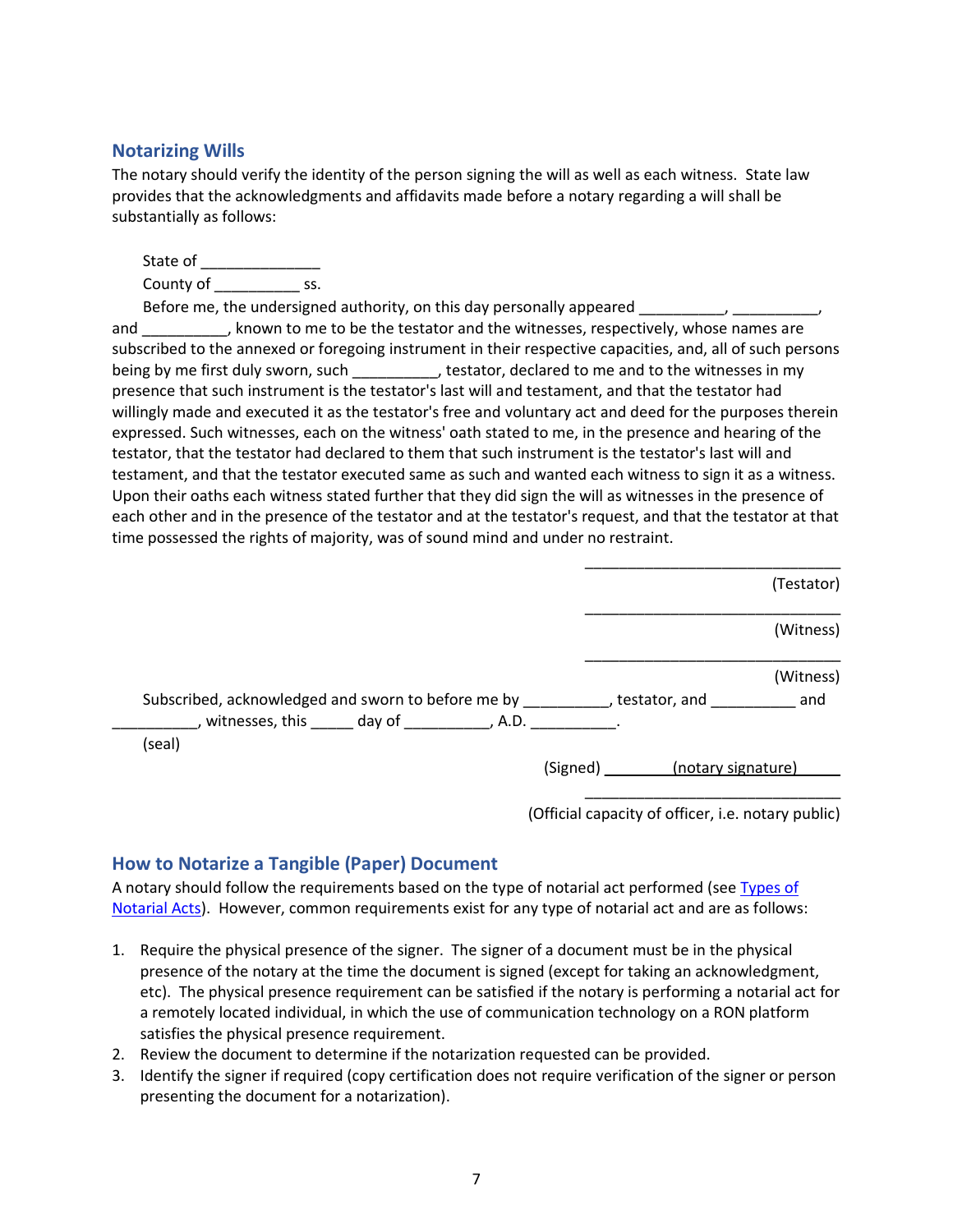- 4. Complete the notarial certificate.
- 5. Record the notarial act in the notary's journal.

#### <span id="page-8-0"></span>**Physical Presence Requirement**

Generally, notarial acts require the person signing a document to be in the physical presence of the notary at the time the document is signed and notarized. This includes when a signer requests a notary to: witness or attest to a signature, administer an oath or affirmation, take a verification of a statement upon oath or affirmation, or make or note a protest of a negotiable instrument.

A signer also must personally appear before a notary when requesting an acknowledgment, to verify to the notary that the signature on the document belongs to the signer. When requesting an acknowledgment, the signer may, but is not required to, sign the document in the presence of the notary.

A document for which a certified copy is requested is not required to be presented by the signer to the notary and the signer is not required to be in the physical presence of the notary at the time the copy is certified.

#### <span id="page-8-1"></span>**Verification of Identity**

Before performing a notarial act, the notary shall determine, from personal knowledge or satisfactory evidence, that the person appearing before the notary has the identity claimed.

A notary is required to verify the identity of the signer in one of the following ways:

- A notary has personal knowledge of the identity of a person appearing before the notary if the person is personally known to the notary through dealings sufficient to provide reasonable certainty that the person has the identity claimed.
- A notary has satisfactory evidence of the identity of a person if the notary can identify the person by one of the following:
	- A passport, driver's license or government-issued nondriver identification card, or another form of government identification that contains the signature and a photograph of the person and is satisfactory to the notary.
		- The identification must be current or expired not more than three years before the performance of the notarial act.
	- By a verification on oath or affirmation of a credible witness personally appearing before the notary and known to the notary or whom the notary can identify based on a passport, driver's license or government-issued nondriver identification card.
	- A notary may require an individual to provide additional information or identification credentials to enable the notary to verify the individual's identity.

#### <span id="page-8-2"></span>**Refusal to Perform a Notarial Act**

A notary may refuse to perform a notarial act if the notary is not satisfied that the individual executing the record is competent or has the capacity to execute the record or that the individual's signature is knowingly and voluntarily made. Additionally, a notary may refuse to perform a notarial act unless refusal is prohibited by the law of this state or by federal law.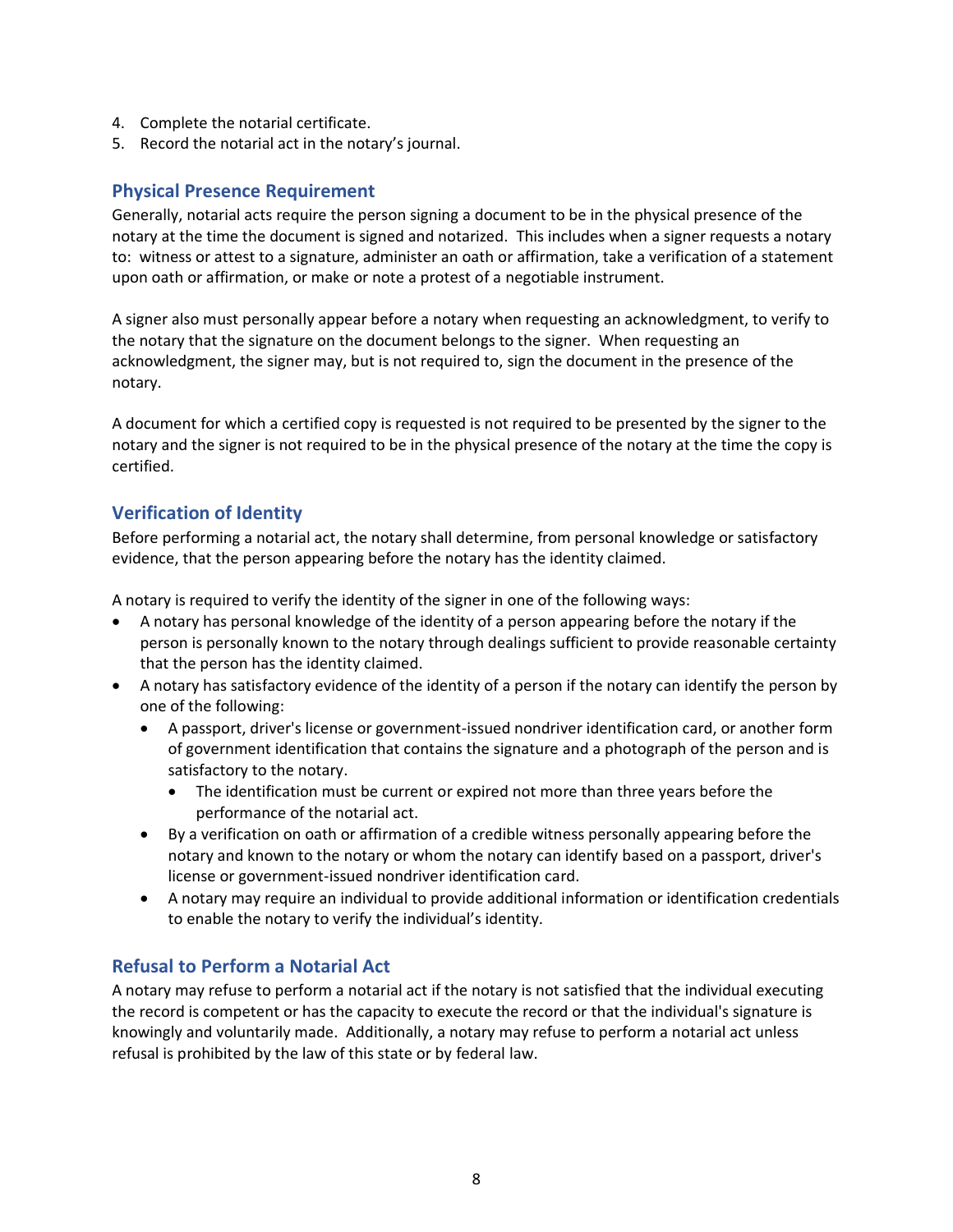#### <span id="page-9-0"></span>**Notarial Certificate**

The notarial certificate contains the information the notary is required to complete when notarizing a document. The notarial certificate may also be referred to as the notarial block.

The type of notarial act is generally prescribed in the law that governs the document and the type of notarial act should be evident from the notarial certificate on the document.

If a notarial certificate is not printed on the document, the signer or the party that drafted or provided the document should instruct the notary which notarial certificate is required (such as acknowledgment, witnessing or verification).

A notary should know the correct language to use in a notarial certificate when the signer explains what type of notarial act is needed. A notary may provide a sample of notarial certificates from which the signer may choose. However, the notary may not provide advice or guidance on the type of notarial certificate to be used if the signer does not know what type of notarial act is needed. If the signer does not know the type of notarial certificate that is needed, the signer should consult with the issuer or drafter of the document, the entity that will receive the document, or an attorney for assistance.

The notarial certificate should be placed on the document to be notarized. Alternatively, the notary may provide the notarial certificate on a separate sheet of paper and staple or securely attach it to the document. If the notarial certificate is provided on a separate sheet of paper from the document that is to be notarized, notaries are encouraged to provide a brief description of the document to which the notarial certificate is attached.

Samples of completed short form notarial certificates are provided [here.](#page-22-0)

Regardless of whether the notary uses a notarial certificate printed on a document or provides the notarial certificate as an attachment, all information required as part of the notarial certificate must be included for the notarial act to be complete and correct. A notary may be subject to civil penalties and revocation of the notary's commission if a notarial certificate is incomplete or not completed correctly.

#### <span id="page-9-1"></span>**Completing a Notarial Certificate**

A notarial certificate should provide space for the following information to be completed by the notary at the time the notarial act occurs. A notary may use a notarial certificate other than the one provided if necessary to ensure all required information is included. If a notary is using a preprinted certificate the notary may line through and initial any information that is not completed, or the notary may make a correction to the notarial certificate and initial the correction. The notary may not alter the document; only the notarial certificate.

A complete notarial certificate includes the following:

- Jurisdiction where the notarial act is performed (State of Kansas, and County in which the notarial act is performed).
- Notary's signature. A notary's signature should match the notary's signature on file with the Secretary of State (for example, if the notary used a middle initial on the notary application, the signature should include the middle initial). The signature and title of an individual performing a notarial act in this state are prima facie evidence that the signature is genuine and that the individual holds the designated title.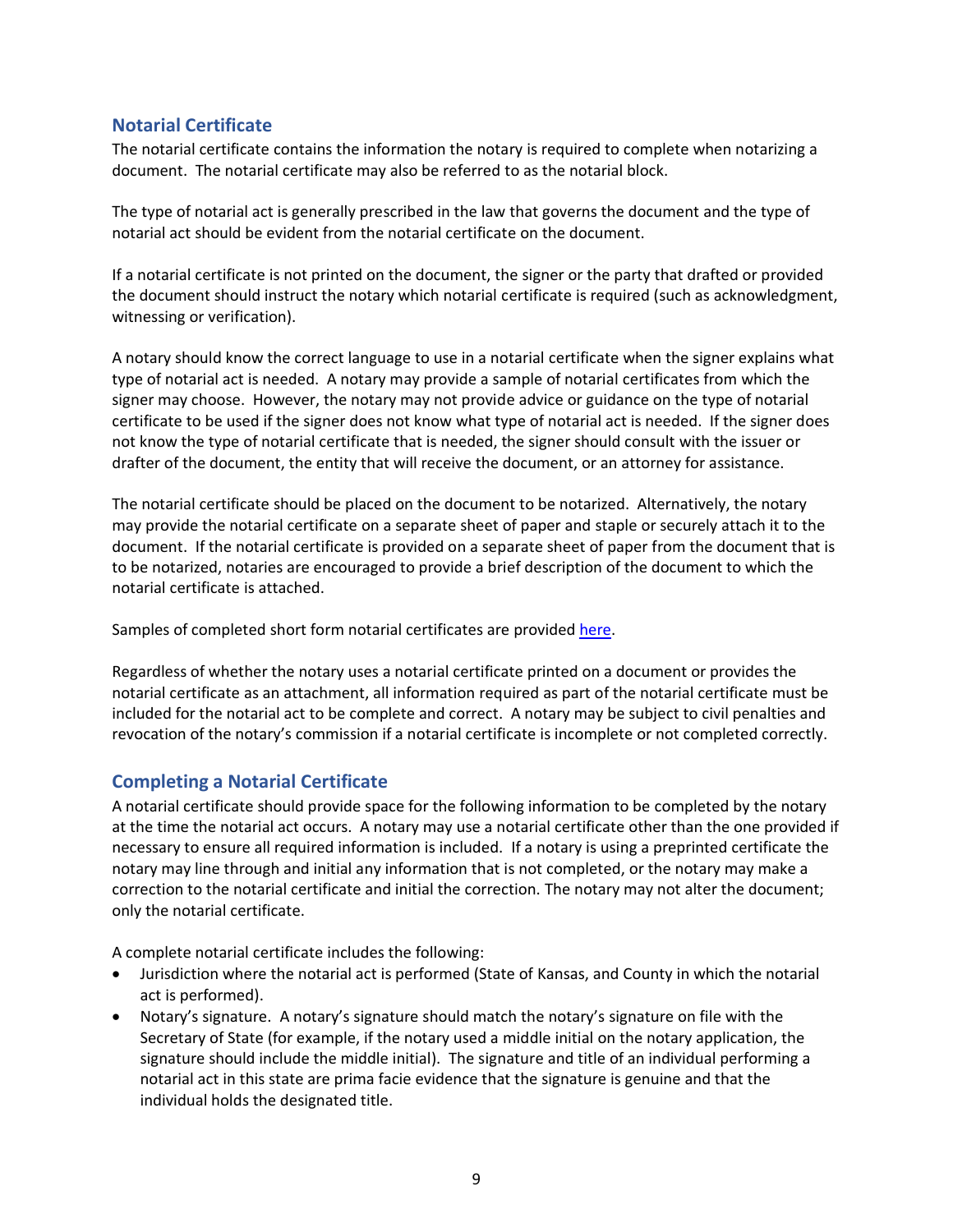- Date of notarial act.
- Notary's commission expiration date (included as part of the notary's stamp).
- Notary's stamp (a notary's stamp should include the notary's commission expiration date or provide a blank space for the notary to write in the expiration date).

Note: Please review the [RON](#page-18-0) section of the handbook for more information on requirements for completing a notarial certificate for RON.

#### <span id="page-10-0"></span>**Fee for a Notarial Act**

State law does not prohibit a notary from charging a fee for a notarial act. However, a notary who charges a fee for a notarial act must comply with the requirements in state regulation which states the fee must be:

- Disclosed to the signer and agreed to by the signer before the notarial act is performed.
- Disclosed to the signer that a fee is permitted but is not required by state law or regulation.
- Collected at the time the notarial act is performed, and
- Recorded in the notary's journal.

#### <span id="page-10-1"></span>**Notarizing for an Individual Who is Unable to Sign**

If an individual is physically unable to sign a document to be notarized, the individual may direct an individual other than the notary to sign the individual's name on the document. The notary shall insert: "Signature affixed by (name other than the individual) at the direction of (name of individual)" or similar words.

#### <span id="page-10-2"></span>**How to Become a Kansas Notary**

To be eligible to be a notary in Kansas, state law requires that an individual must be:

- At least 18 years of age.
- A resident of Kansas or a resident of a state bordering Kansas and have a regular place of employment or practice in Kansas.
- Be able to read and write the English language.
- Not be disqualified to receive a commission under state law (K.S.A. 53-5a24).

#### **Follow these steps to become a Kansas notary:**

- Complete th[e Notary Public Appointment Form](https://sos.ks.gov/forms/Administration/NO.pdf) (Form NO).
- Obtain a notary surety bond. State law requires a notary to be bonded for \$12,000 for applications submitted on and after January 1, 2022. The bond must be issued by a surety or other entity licensed or authorized to do business in Kansas. The surety bond company must complete Section C of [Form NO.](https://sos.ks.gov/business/NO-2022.pdf)
	- A separate bond is not required for an applicant who is also registering to perform IPEN or RON.
- Obtain a notary stamp. A copy or impression of the stamp must accompany [Form NO.](https://sos.ks.gov/business/NO-2022.pdf)
- Mail or deliver the completed [Form NO](https://sos.ks.gov/business/NO-2022.pdf) and application fee to the Secretary of State's office.

The Secretary of State's office processes notary applications within three to five business days of receipt and mails a Notary Commission Certificate to approved applicants. An applicant may not notarize documents until their application is approved by the Secretary of State. Applications that are not approved will be returned to the applicant with a letter stating the reason for the denial.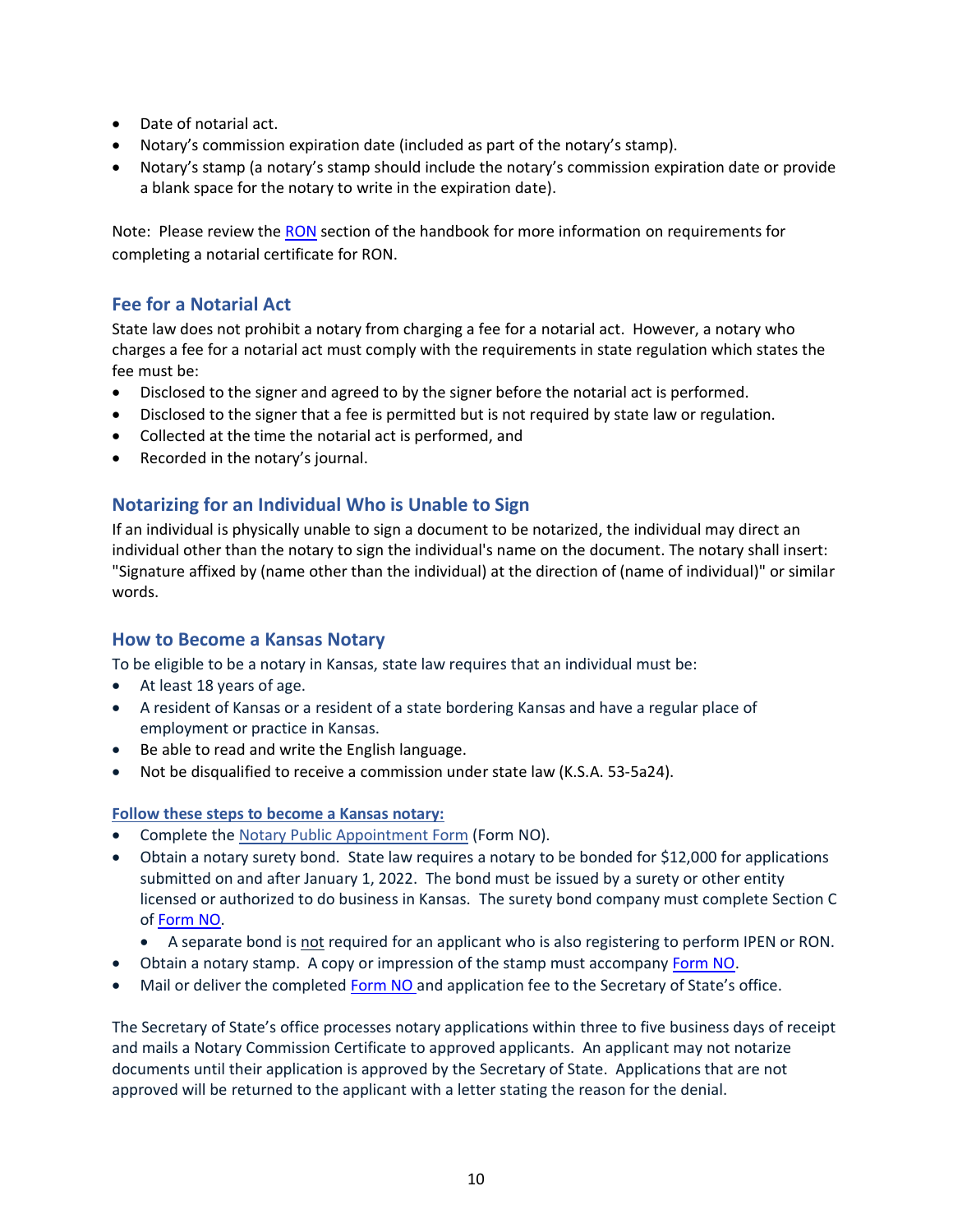#### <span id="page-11-0"></span>**Notary Stamp**

State law requires a stamp be affixed to or embossed on notarial certificates completed by a notary. A notary must keep their stamp secured and should not share or loan their stamp to anyone to perform a notarial act.

#### <span id="page-11-1"></span>**Notary Stamp for a Tangible (Paper) Document**

A notary's official stamp for use when notarizing tangible documents shall include:

- The notary public's name exactly as it appears on the application for commission as a notary public.
- The words "notary public".
- The words "State of Kansas".
- The notary's commission expiration date or a space for the notary to write in this date.

Notary stamps are not provided by the Secretary of State. Stamps may be purchased at office supply stores, through online stores, and notary associations. A copy or impression of the notary's stamp(s) must be submitted as part of the application for a notary commission. A copy or impression of all stamps the notary uses must be on file with the Secretary of State. Additional stamps may be placed on file using [Form NC.](https://sos.ks.gov/business/NC-2022.pdf)

#### <span id="page-11-2"></span>**Notary Stamp for an Electronic Document**

A notary's stamp for use in an IPEN or RON must include:

- The notary public's name exactly as indicated on the notary's commission;
- the words "State of Kansas" and "notary public";
- the notary's commission number; and
- the notary's commission expiration date.

The stamp used for IPEN or RON must be capable of being copied together with the record to which it is affixed or attached or with which it is logically associated. A stamp for use in IPEN or RON may be obtained through a notary technology provider. Once a notary receives the notary's electronic stamp from the notary technology provider, the notary must provide an image of the electronic stamp to the Secretary of State using [Form NC.](https://sos.ks.gov/business/NC-2022.pdf) A notary shall not use an electronic stamp unless a copy of the stamp has been filed with the Secretary of State.

NOTE: An applicant who is registering as a notary and is also registering to perform IPEN or RON may obtain an electronic stamp from the notary technology provider. The electronic stamp may, but is not required to, be provided to the Secretary of State at the time the applicant submits [Form NO](https://sos.ks.gov/business/NO-2022.pdf) – remote notary technology providers generally require an individual to show evidence of a notary commission before registering or completing registration on the IPEN or RON platform and obtaining an electronic stamp. A notary should check with the technology provider they intend to use to provide IPEN or RON. If a notary needs to submit an electronic stamp separately from their notary application, [Form NC](https://sos.ks.gov/business/NC-2022.pdf) may be used.

#### <span id="page-11-3"></span>**Lost or Stolen Stamp**

If a notary public's stamping device is lost or stolen, the notary or the notary's personal representative or guardian must promptly notify the Secretary of State upon discovering that the device is lost or stolen. The notification requirement is satisfied if the notification is submitted on [Form NC](https://sos.ks.gov/business/NC-2022.pdf) and mailed, emailed, or delivered to the Secretary of State's office. When a notary replaces a lost or stolen stamp,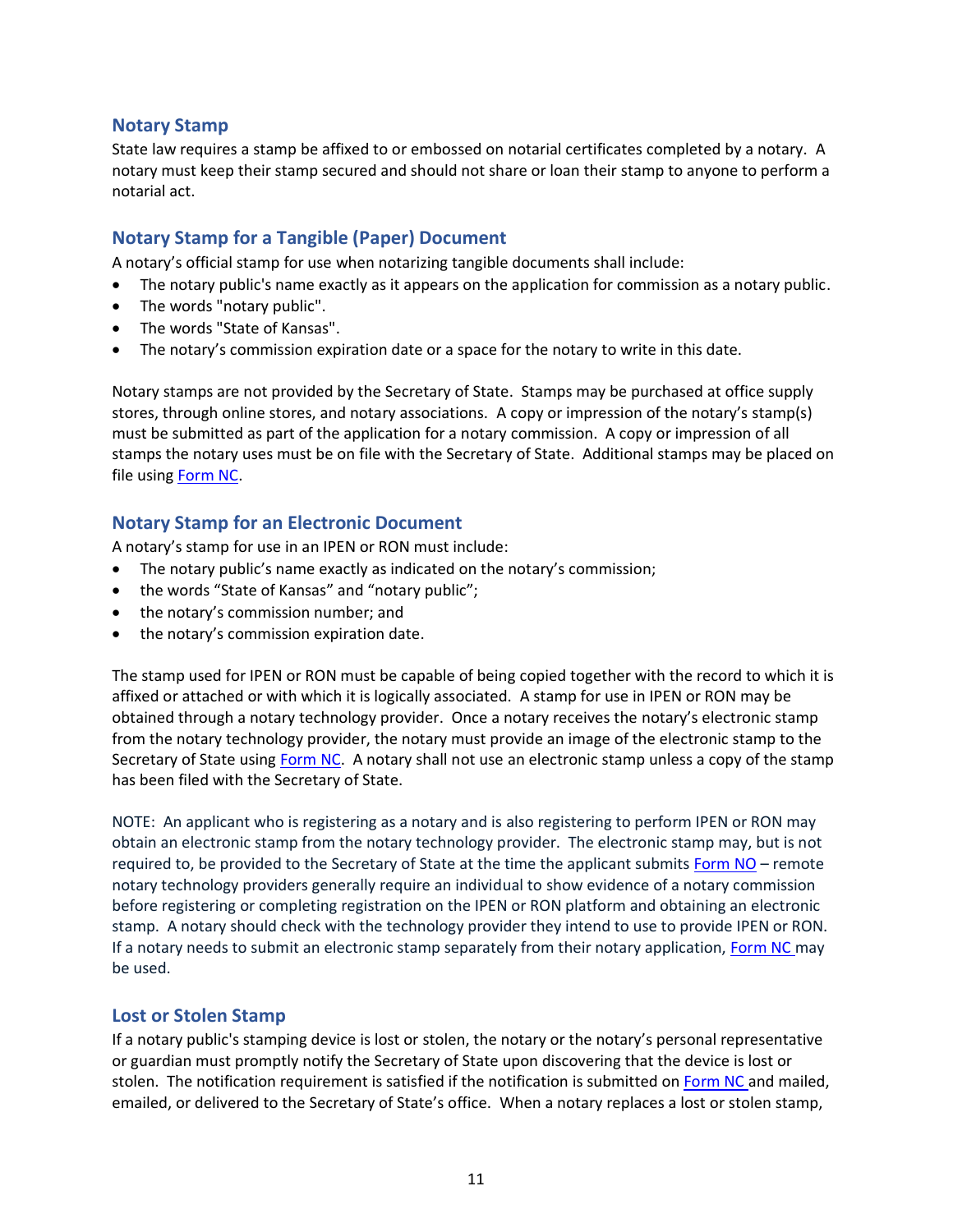the notary shall use a different style of stamp to ensure that the new stamp looks different to help deter misuse of the lost or stolen stamp.

#### <span id="page-12-0"></span>**Notary Journal**

State law requires a notary to maintain a journal of all notarial acts performed by the notary on and after January 1, 2022. A notary shall maintain only one journal at any time in a tangible format but may maintain one or more journals in an electronic format to record all notarial acts performed regarding electronic records. Notary technology providers may provide an electronic journal on the IPEN and RON platforms and may also provide storage of audio-visual recordings of RON sessions.

If the journal is maintained on a tangible (paper) format, it shall be a permanent, bound register with numbered pages.

If the journal is maintained in an electronic format, it shall be in a permanent, tamper-evident electronic format complying with the rules and regulations of the Secretary of State. A notary must take reasonable steps to ensure that a backup of a journal maintained in an electronic format exists and is secure from unauthorized use. Records must be capable of being printed in a tangible medium when requested.

#### <span id="page-12-1"></span>**Journal Entry**

A notary should record the following information in a journal for each notarial act:

- The date and time of the notarial act.
- A description of the record, if any, and type of notarial act.
- The full name and address of each individual for whom the notarial act is performed.
- If identity of the individual is based on personal knowledge, a statement to that effect.
- If identity of the individual is based on satisfactory evidence (identification credential or verification on oath or affirmation of a credible witness), a brief description of the method of identification and the identification credential presented, if any, including the date of issuance and expiration of any identification credential; and
- The fee, if any, charged by the notary public.

#### <span id="page-12-2"></span>**Retention of a Notary Journal**

A notary journal must be retained in either a tangible (bound register) or electronic format for 10 years after the last entry recorded in the journal.

On resignation from, or the revocation or suspension of, a notary's commission, the notary shall retain the notary journal for the retention period and inform the Secretary of State where the journal is located. Notice can be provided using [Form NC.](https://sos.ks.gov/business/NC-2022.pdf)

Alternatively, instead of retaining a journal, a current or former notary may transmit the journal to a repository approved by the Secretary of State.

On the death or adjudication of incompetency of a current or former notary public, the notary's personal representative, guardian or any other person knowingly in possession of the journal shall:

• Retain the notary's journal for the retention period or transmit the journal to a repository approved by the Secretary of State and indicate where the journal is located.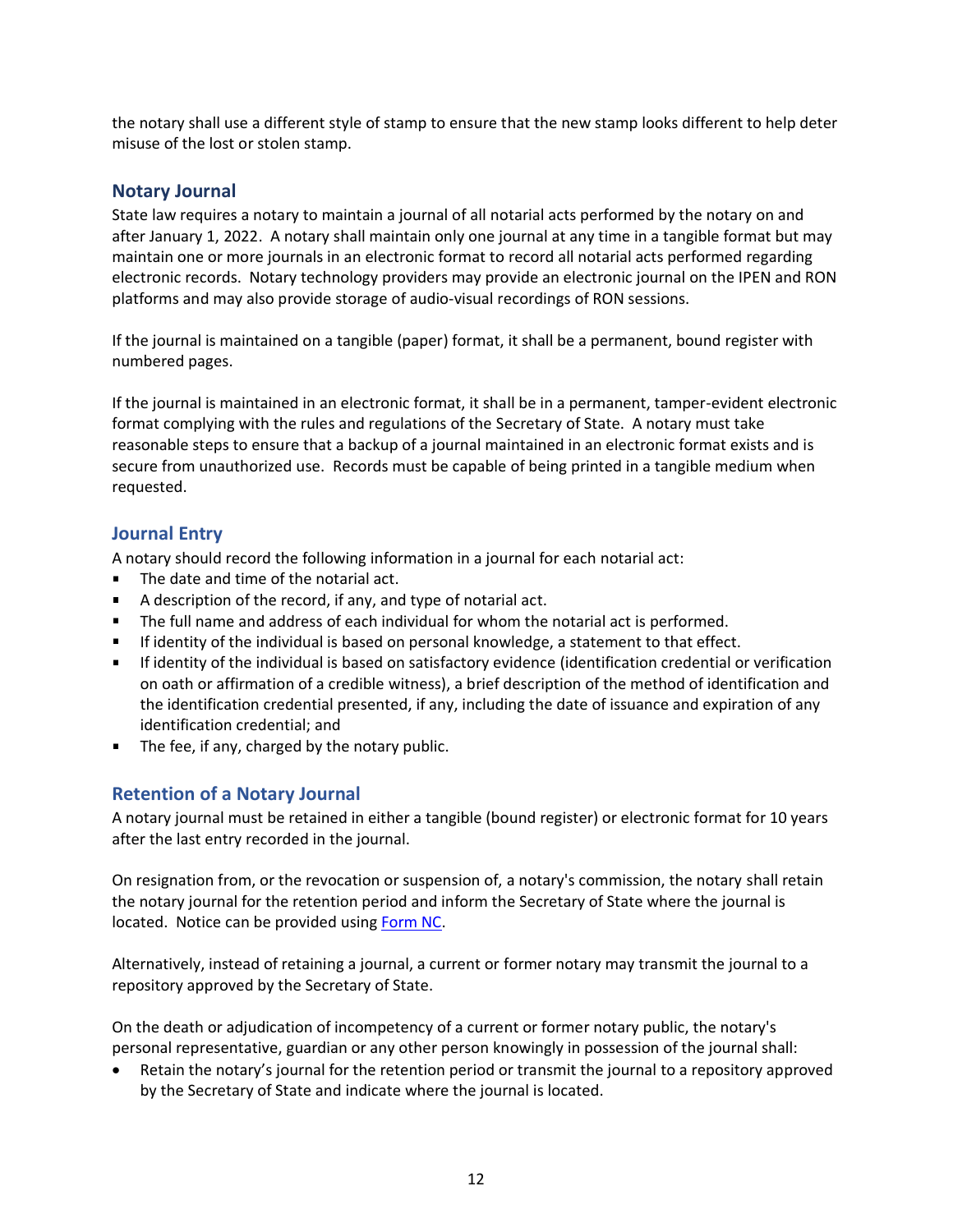• Inform the Secretary of State where the journal is located. Notice may be provided in writing and mailed or emailed to the Secretary of State.

Notaries should choose a repository from the list of providers on file with Secretary of State. The list of providers is at: **sos.ks.gov/business/notary.html**.

#### <span id="page-13-0"></span>**Surety Bond**

An individual who applies to be a Kansas notary on and after January 1, 2022, must maintain a surety bond in the amount of \$12,000 during the notary's commission. A surety bond must be issued by a surety or other entity licensed or authorized to do business in Kansas. Most notaries obtain a surety bond from a surety company or a Kansas-licensed insurance company.

A surety bond covers acts performed during the term of the notary's commission. If a notary violates the law with respect to notarial acts in Kansas, the entity that issued the surety bond is liable. No suit shall be instituted against a notary or the surety or issuing entity under the notary's assurance more than three years after the cause of action occurs.

An issuer who cancels a notary's surety bond shall notify the Secretary of State 30 days before the bond is cancelled. The Secretary of State shall notify the notary whose bond is being cancelled that the notary must file another surety bond before the cancellation date. A notary who does not provide a surety bond is no longer authorized to perform notarial acts in Kansas. Notaries may use [Form NC](https://sos.ks.gov/business/NC-2022.pdf) to change a bond on file with the Secretary of State.

#### <span id="page-13-1"></span>**Denial, Refusal to Renew, Revocation, or Suspension of a Notary Commission**

The Secretary of State may deny, refuse to renew, revoke, suspend or impose a condition on a notary commission for any act or omission that demonstrates the individual lacks the honesty, integrity, competence, or reliability to act as a notary, including:

- Failure to comply with the law governing notarial acts in Kansas;
- A fraudulent, dishonest, deceitful misstatement or omission in the application for a notary commission.
- A conviction of the applicant or notary of any felony or a crime involving fraud, dishonesty or deceit, including entering into a diversion agreement in lieu of further criminal proceedings for such crime.
- A finding against, or admission of liability by, the applicant or notary in any legal proceeding or disciplinary action based on the applicant's or notary's fraud, dishonesty or deceit.
- Failure by the notary to discharge any duty required of a notary, whether required by state law, regulations, or any federal or state law.
- Use of false or misleading advertising or representation by the notary representing that the notary has a duty, right or privilege that the notary does not have.
- A violation by the notary of a notary regulation.
- Denial, refusal to renew, revocation, suspension, or conditioning of a notary commission in another state.
- Failure of the notary to maintain a surety bond that complies with state law.
- Denial, revocation, or suspension of a professional license, if such denial, revocation, or suspension was for fraud, dishonesty, deceit or any cause substantially relating to the duties or responsibilities of a notary.
- Incapacitation to such a degree that the person is incapable of reading or writing the English language.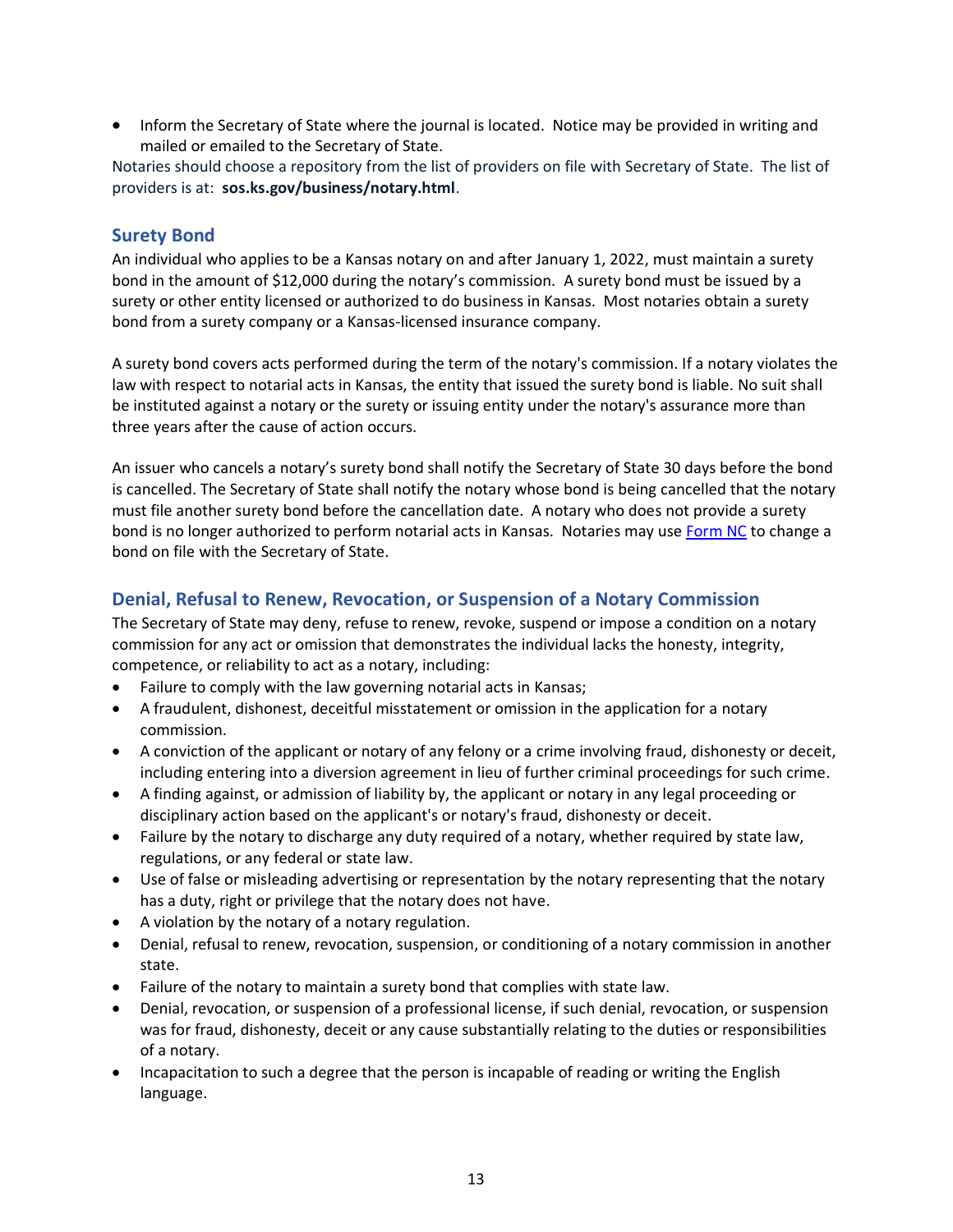- A violation of the financial or beneficial interest limitation on the performance of notarial acts.
- A notary whose commission has been revoked for any reason listed above may not apply for a new commission until the expiration of four years from the date of such revocation.

The Secretary of State also may deny, refuse to renew, revoke, suspend or impose a condition on a notary's commission for any act or omission that demonstrates the individual lacks the honesty, integrity, competence, or reliability to act as a notary, including:

- A violation of state law that prohibits a notary from: assisting persons in drafting legal records, giving legal advice, or otherwise practicing law; acting as an immigration consultant or an expert on immigration matters; representing a person in a judicial or administrative proceeding relating to immigration to the United States, United States citizenship or related matters; or receiving compensation for performing any of these activities.
- A violation of state law prohibiting false or deceptive advertising.
- A violation of the prohibition on use of the term "notario" or "notario publico" or any equivalent non-English term in any business card, advertisement, notice or sign by a notary unless the notary is also an attorney licensed to practice law in Kansas.
- A violation of the advertising limitation, which prohibits a notary, other than an attorney licensed to practice law in Kansas, from advertising or representing that the notary may assist persons in drafting legal records, give legal advice, or otherwise practicing law unless the following statement is included on certain advertisements: "I am not an attorney licensed to practice law in this state. I am not allowed to draft legal records, give advice on legal matters, including immigration, or charge a fee for those activities." For more information on this limitation, see [Advertising Notary Services.](#page-16-0)
- Except as otherwise allowed by law, a notary shall not withhold access to or possession of an original record provided by a person who seeks a notarial act from a notary.
- A notary whose commission as a notary has been revoked for any of the reasons described above may not apply for or receive a new commission for such individual's lifetime.

The authority of the Secretary of State to deny, refuse to renew, suspend, revoke, or impose conditions on a commission as a notary does not prevent a person from seeking and obtaining other criminal or civil remedies provided by law.

#### <span id="page-14-0"></span>**Change to a Notary Commission**

A notary should use the Notary Public Change of Status form, [Form NC,](https://sos.ks.gov/business/NC-2022.pdf) to make the following changes to a notary commission:

- Change a name. State law requires a notary whose name changes to notify the Secretary of State prior to performing a notarial act using the new name.
- Add or replace a notary stamp. A notary may have more than one stamp. All tangible and electronic stamps that a notary uses must be on file with the Secretary of State. If a notary adds a stamp during their commission, the notary must file a copy or impression of the stamp with the Secretary of State.
- Report a lost or stolen stamp. A notary is required to notify the Secretary of State of a lost or stolen stamp.
- Resign a notary commission.
- Change an address.
- Change a phone number or email address.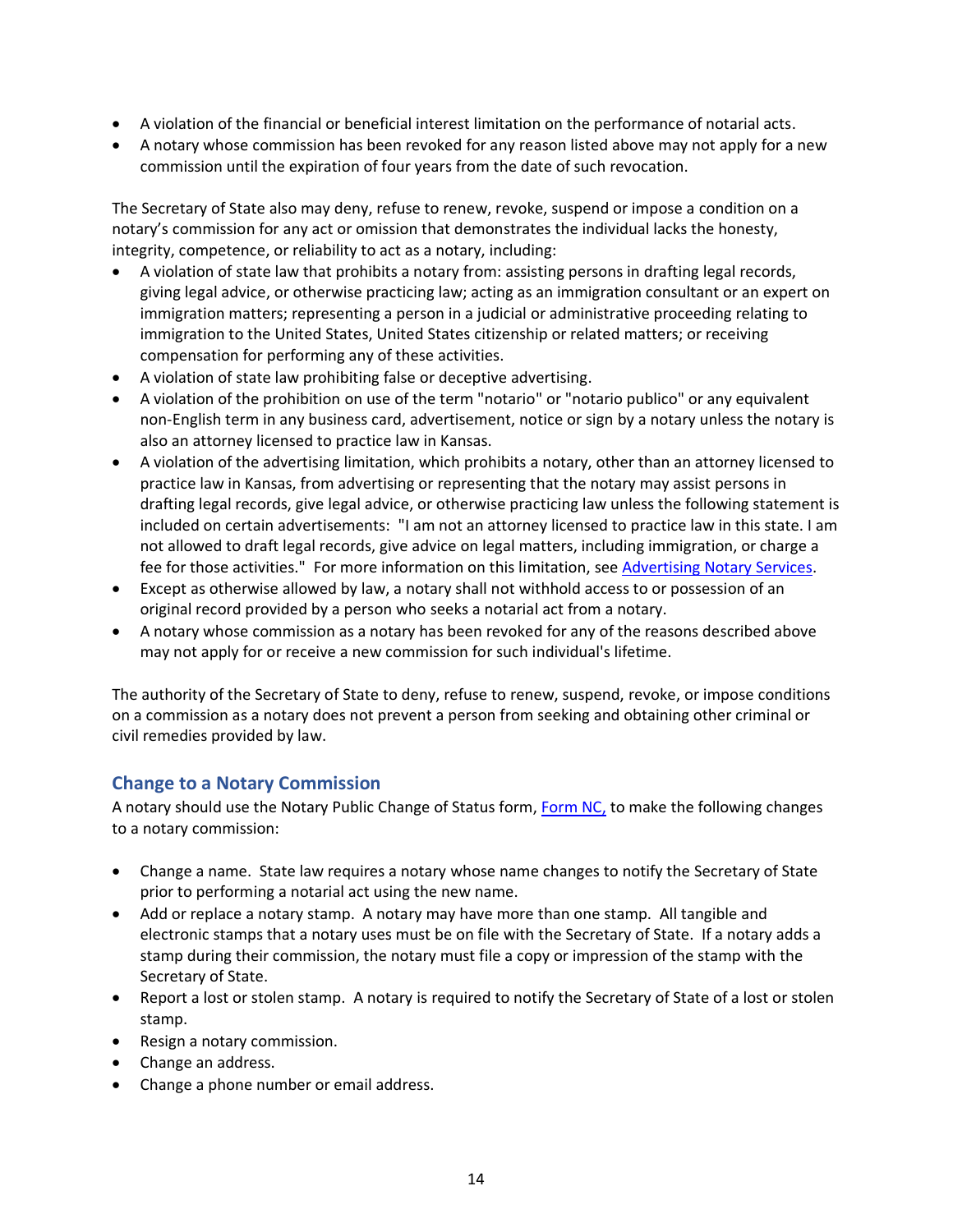- Change surety bond company.
- Add or remove IPEN or RON registration.

#### <span id="page-15-0"></span>**Renewal of a Notary Commission**

A notary's commission is not automatically renewed. A notary who wants to renew a commission must meet the qualifications to be a notary and apply for a new commission using [Form NO.](https://sos.ks.gov/business/NO-2022.pdf) Notaries are encouraged to submit an application to renew a commission up to 90 days prior to their commission expiration date to ensure the notary's ability to notarize is uninterrupted.

#### <span id="page-15-1"></span>**Resignation of a Notary Commission**

A notary shall resign a commission as a notary by emailing, mailing, or delivering a letter of resignation, or by completing and submitting [Form NC](https://sos.ks.gov/business/NC-2022.pdf) to the Secretary of State. The notary's commission shall terminate upon delivery of the notification. The Secretary of State's office will confirm receipt of the resignation in writing. A notary who has resigned is required to destroy any notary stamp(s) or make the stamp(s) unable to be used. If a notary provides IPEN or RON, the notary should request that the provider of the digital certificate revoke the certificate, which will make the digital certificate unable to be used. A notary's journal must be retained for 10 years from the date of the last journal entry.

#### <span id="page-15-2"></span>**Name Change**

If a notary changes name by any legal action, the notary shall obtain a new stamp containing the notary's new name. Prior to performing any notarial act after such change, the notary shall mail or deliver to the Secretary of State notice of the change of name and shall include a copy or impression of the new stamp and the notary's new signature. The notary may use [Form NC](https://sos.ks.gov/business/NC-2022.pdf) to change a name and provide a new stamp and signature. The name on the stamp must identically match the name on the form. A notary may not notarize under their new name before the change is processed by the secretary of state. After a notary's name is changed, the notary may not notarize under the former name. There is no fee for a name change.

#### <span id="page-15-3"></span>**Notary Commission Follows the Notary**

A notary commission, including the notary's stamp and journal, belongs to the notary, regardless of who paid for the commission, surety bond, stamp, or journal. A notary who provides notarial acts as part of their job duties, and who leaves employment, should keep their notary stamp and journal. The notary may provide a copy of any journal entries documenting notarial acts performed for the notary's employer. If the employer cancels the notary's surety bond, the notary may purchase a new bond to continue their commission.

#### <span id="page-15-4"></span>**Financial or Beneficial Interest**

A notary may not perform a notarial act if the notary or the notary's spouse is a party to or has a direct financial or beneficial interest in the document.

A direct financial interest occurs if the notary is named in the document, individually, as a principal to the transaction; or with respect to a real property transaction, is named in a record, individually, as a grantor, grantee, mortgagor, mortgagee, trustor, trustee, beneficiary, vendor, vendee, lessor, or lessee to the transaction.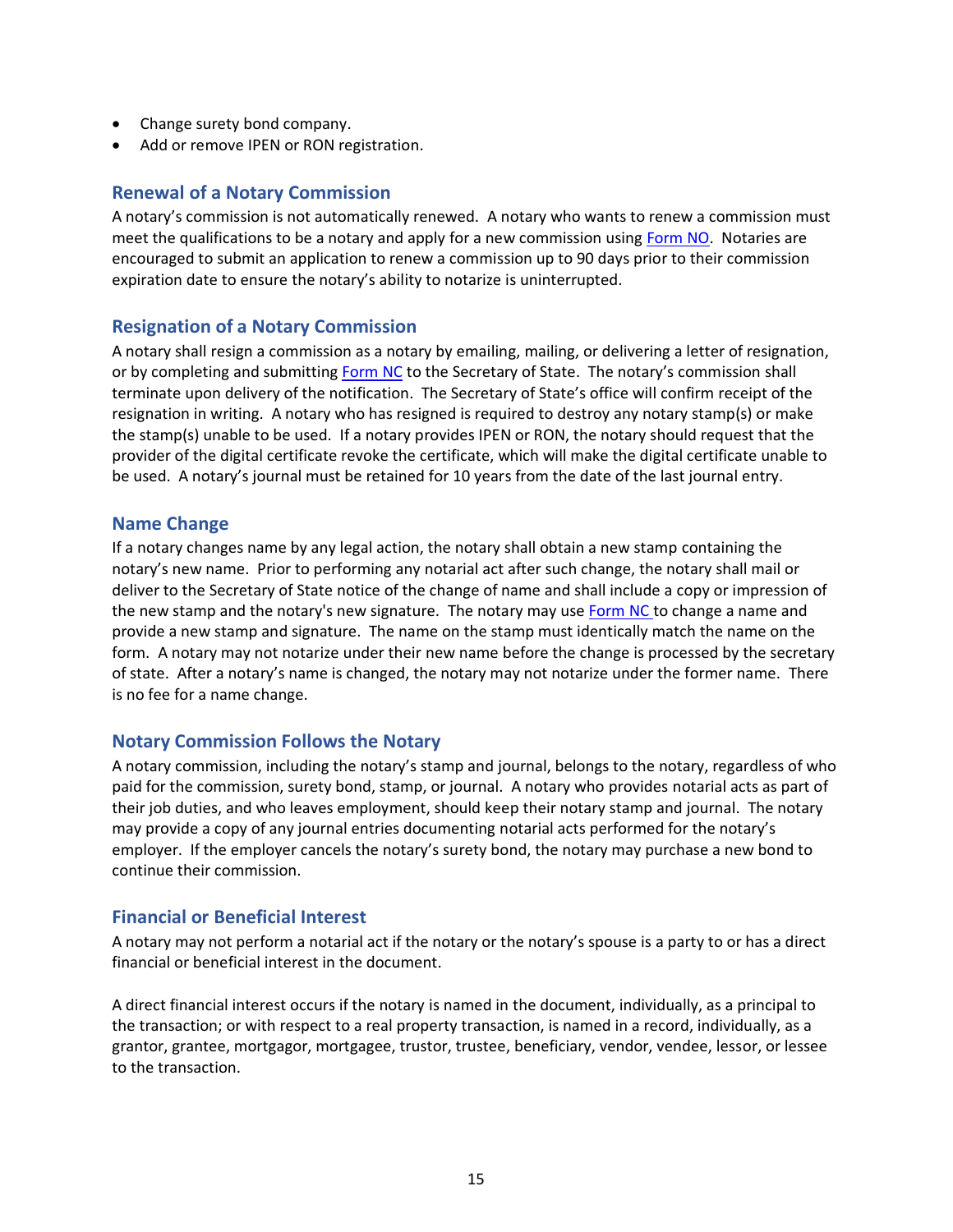A notary does not have a direct financial or beneficial interest in a transaction when the notary acts in the capacity of an agent, employee, insurer, attorney, escrow agent or lender for a person having a direct financial or beneficial interest in the transaction.

• For example: the fact that an attorney receives a fee for performing legal services, presently or in the future, is not a direct beneficial interest resulting from the operation of the document or notarization.

#### <span id="page-16-0"></span>**Advertising Notary Services**

Notaries are required to adhere to the following requirements in state law regarding advertising of notary services:

1. A notary shall not engage in false or deceptive advertising.

2. A notary other than an attorney licensed to practice law in this state, may not use the term "notario" or "notario publico" or any equivalent non-English term in any business card, advertisement, notice or sign.

3. A notary, other than an attorney licensed to practice law in this state, shall not advertise or represent that the notary may assist persons in drafting legal records, give legal advice or otherwise practice law. If a notary who is not an attorney licensed to practice law in Kansas in any manner advertises or represents that the notary offers notarial services, whether orally or in writing, including through broadcast media, print media, and the internet, the notary shall include the following statement in the advertisement or representation, prominently and in each language used in the advertisement or representation and in each language in which notarial services are offered:

#### **"I am not an attorney licensed to practice law in this state. I am not allowed to draft legal records, give advice on legal matters, including immigration, or charge a fee for those activities."**

4. If the form of advertisement is not broadcast media, print media or the internet and does not permit inclusion of the above statement because of size, the statement shall be displayed prominently or provided at the place where the notarial act is performed. Notice must be provided before the notarial act is performed.

#### <span id="page-16-1"></span>**Prohibited Acts and Penalties**

A Kansas notary is not authorized to:

- Assist persons in drafting legal records, give legal advice or otherwise practice law;
- Act as an immigration consultant or an expert on immigration matters;
- Represent a person in a judicial or administrative proceeding relating to immigration to the United States, United States citizenship or related matters; or
- Receive compensation for performing any of the activities listed here.
- Notarize a document if the notary or the notary's spouse is a party or in which either of them has a direct financial or beneficial interest. A notarial act performed in violation of this provision is voidable.
- Violate provisions regarding advertising;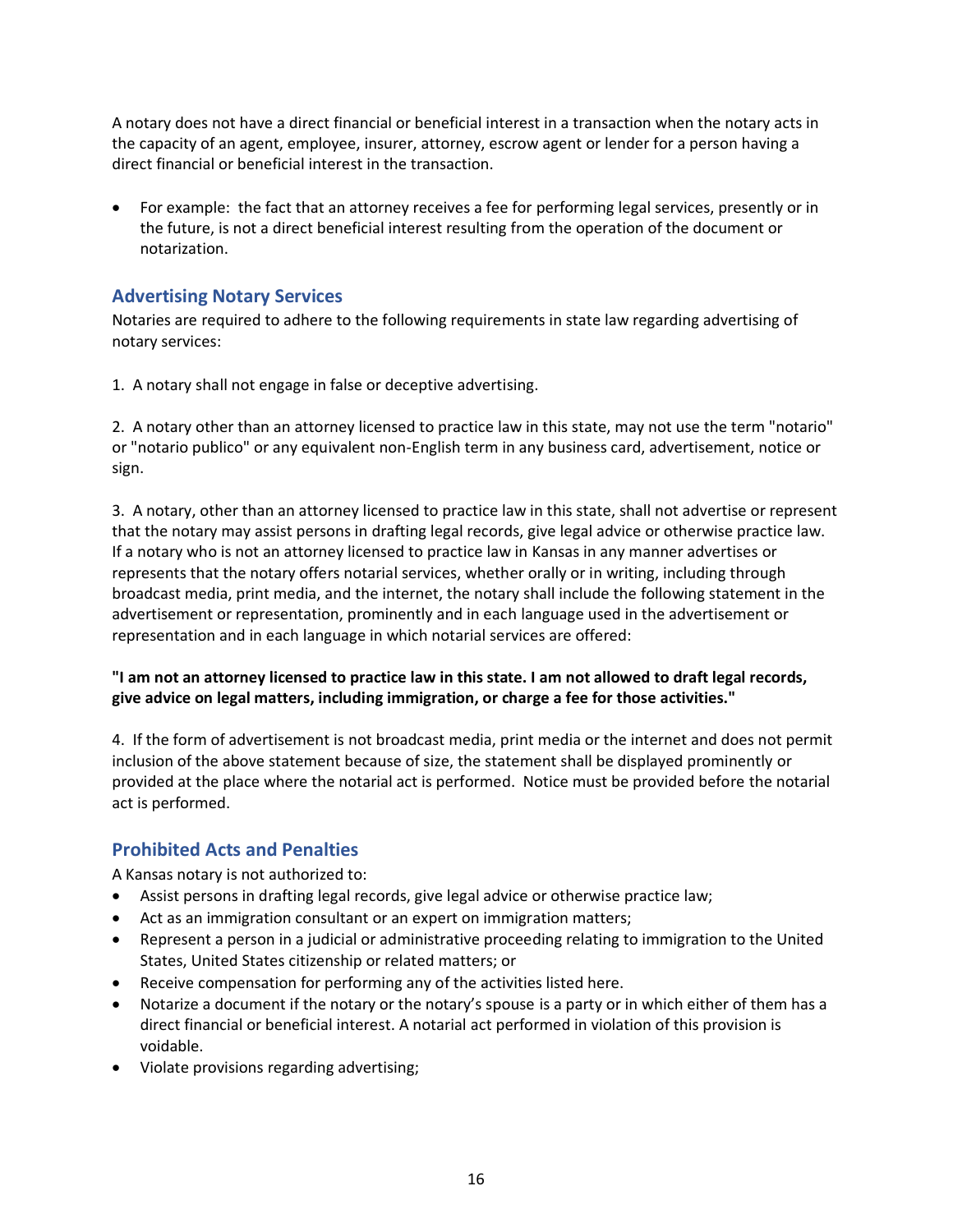- Use the term "notario" or "notario publico," unless the notary is an attorney licensed to practice law in Kansas.
- A notary shall not engage in false or deceptive advertising. Violation constitutes a deceptive act or practice under the Kansas Consumer Protection Act.
- Violation of section 2 or 3 of the advertising provision constitutes a deceptive act or practice under the Kansas Consumer Protection Act and is a class B misdemeanor.
- Except as otherwise allowed by law, a notary shall not withhold access to or possession of an original record provided by a person who seeks a notarial act from the notary.

#### <span id="page-17-0"></span>**Failure to Attach the Notary's Commission Expiration Date**

A notary who willfully neglects or refuses to attach the notary's commission expiration date when notarizing a document is guilty of a Class C misdemeanor.

#### <span id="page-17-1"></span>**In-Person Electronic Notarizations (IPEN)**

A Kansas notary may provide in-person electronic notarizations (IPEN), also known as e-notarizations. An IPEN enables the signer to affix an electronic signature to an electronic document and enables the notary to electronically notarize the document by placing the notary's electronic signature and stamp on the document.

An IPEN is subject to the same requirements as a notarization performed on a paper document; the only difference is that the signature of the signer and the notary stamp and signature are affixed to the document electronically. This includes the requirement that the signer of the document must be in the physical presence of the notary at the time the document is notarized.

To comply with state law and regulation, the notary's electronic signature and electronic stamp must be tamper-evident and affixed using a digital certificate. Notary technology providers can provide the notary with the software needed to perform IPEN and also may provide the digital certificate, or it may be purchased separately.

Prior to performing IPEN, a notary must:

- Select a notary technology provider, obtain an electronic signature, electronic stamp, and digital certificate (used to securely affix the notary's signature to the notarized document).
	- A notary must ensure the technology they choose to perform IPEN complies with state law and regulation. The notary technology provider should be able to provide this assurance to the notary. Notaries should choose an IPEN provider from the list of technology providers on file with Secretary of State. The list of available providers is at: [sos.ks.gov/business/notary.html.](https://sos.ks.gov/business/notary.html)
- Complete required testing and training and submit along with [Form NO](https://sos.ks.gov/business/NO-2022.pdf) or [Form NC.](https://sos.ks.gov/business/NC-2022.pdf)
- Complete [Form NC](https://sos.ks.gov/business/NC-2022.pdf) to notify the Secretary of State that the notary will provide IPEN services, provide a copy of the electronic stamp to the Secretary of State, and pay the appropriate fee.

To perform an IPEN, the document is uploaded to the IPEN platform. The notary verifies the signer of the document, and witnesses the signer sign the electronic document with an electronic signature. The notary affixes or logically associates the notary's electronic signature and electronic stamp to the document along with the notary's digital signature, which secures the document and makes it evident if there are unauthorized attempts to alter the document once it has been notarized. The notary records the notarial act in the notary's electronic journal (IPEN technology providers generally provide an electronic journal to the notary).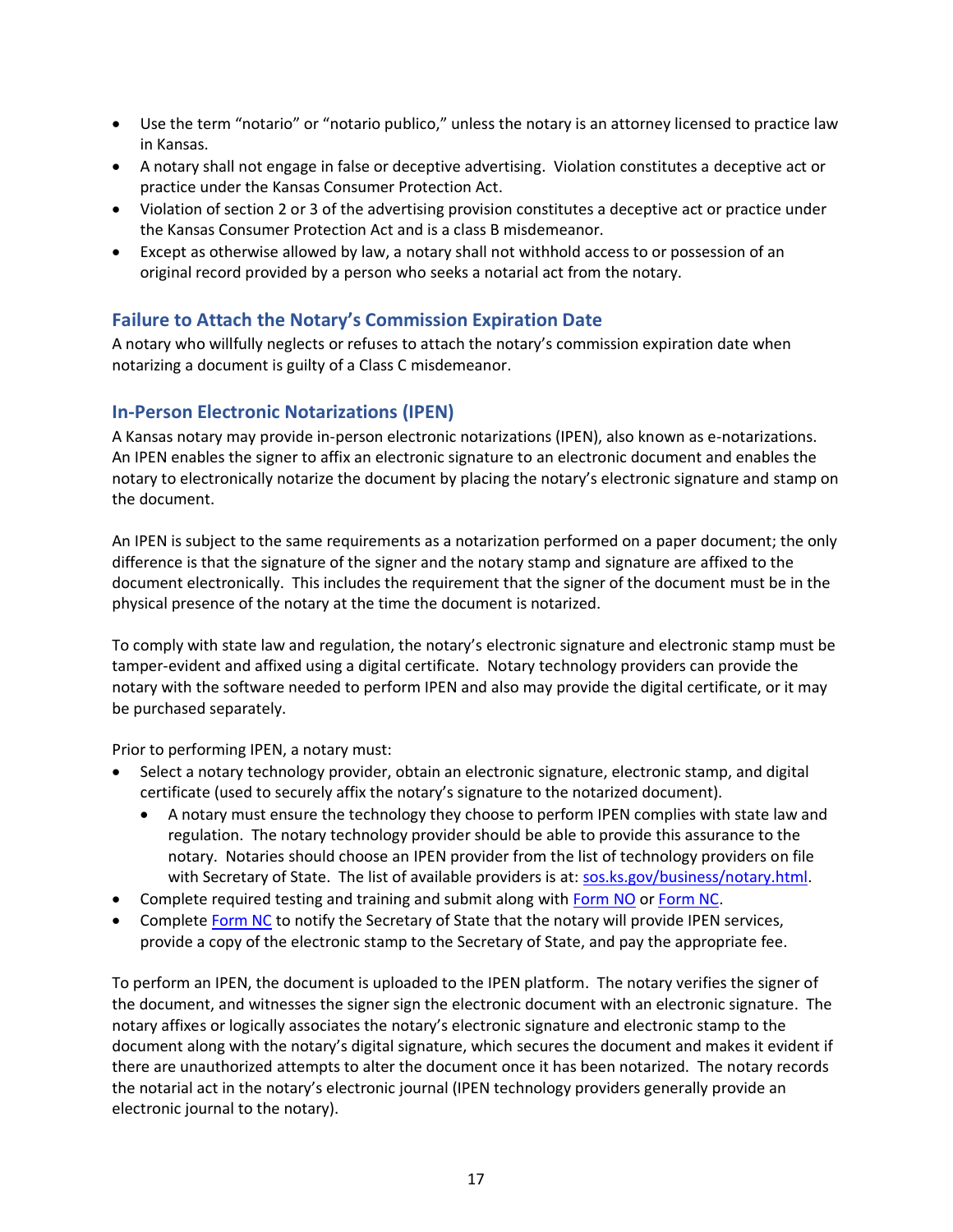#### <span id="page-18-0"></span>**Remote Online Notarizations (RON)**

A Kansas notary may provide notarizations for remotely located individuals, also referred to as remote online notarizations (RON). RON allows a notary and a remotely located individual with an electronic document to be notarized to communicate using audio-visual technology to satisfy the personal appearance requirement, eliminating the need for the signer to be in the physical presence of the notary at the time the document is notarized.

A notary may perform a RON for a signer who is in any location; however, the notary must be physically in Kansas at the time of the notarization.

Notaries who provide RON will select one or more notary technology providers who can provide the platform to perform RON. Generally, this includes the audio-visual communication technology, the notary's electronic signature, electronic stamp for use in a remote online notarization, the digital certificate (which makes the notarized document tamper-evident), and the technology needed to identify the signer of the document to be notarized. Note: some notary technology providers provide a digital certificate as part of the notary platform, while others may require the notary to purchase a digital certificate separately from another technology provider that offers digital certificates. Please consult with the notary technology provider to make this determination.

Prior to performing a RON, a notary must:

- Select a notary technology provider(s) that will provide the technology needed to perform remote online notarizations.
- Notify the Secretary of State that the notary will provide RON, provide a copy of the notary's electronic stamp, and pay the appropriate fee. An applicant for a notary commission or a notary who is renewing their commission should complete [Form NO.](https://sos.ks.gov/business/NO-2022.pdf) A current Kansas notary who is adding RON services to their commission should complete [Form NC.](https://sos.ks.gov/business/NC-2022.pdf)
- Complete required testing and training and submit along with [Form NO](https://sos.ks.gov/business/NO-2022.pdf) or [Form NC.](https://sos.ks.gov/business/NC-2022.pdf)

**Remote Notarization Process:** While specific processes may vary, below is a general overview the process of providing a RON. The notary technology provider whose platform a notary uses to provide RON may provide training and resources to assist a notary with completing a RON:

1. An individual with an electronic document to be notarized logs into the RON platform of a notary technology provider. The signer (or notary) uploads the document to be notarized. The signer's identity is verified through five knowledge-based authentication (KBA) questions and credential analysis. Once the signer's identity is verified, the signer is connected to a notary to complete the RON. The notary receives notice from the technology provider that the signer's identity is verified.

2. The signer and the notary are connected on the RON platform. The platform's audio-visual technology must be of sufficient video resolution and audio clarity to enable the notary public and signer to see and speak with each other throughout the recorded notarization session. This satisfies the personal appearance requirement.

3. A notary who is performing a RON is encouraged to take the following steps when beginning a remote notary session with a signer:

• The notary verbally identifies themselves by name.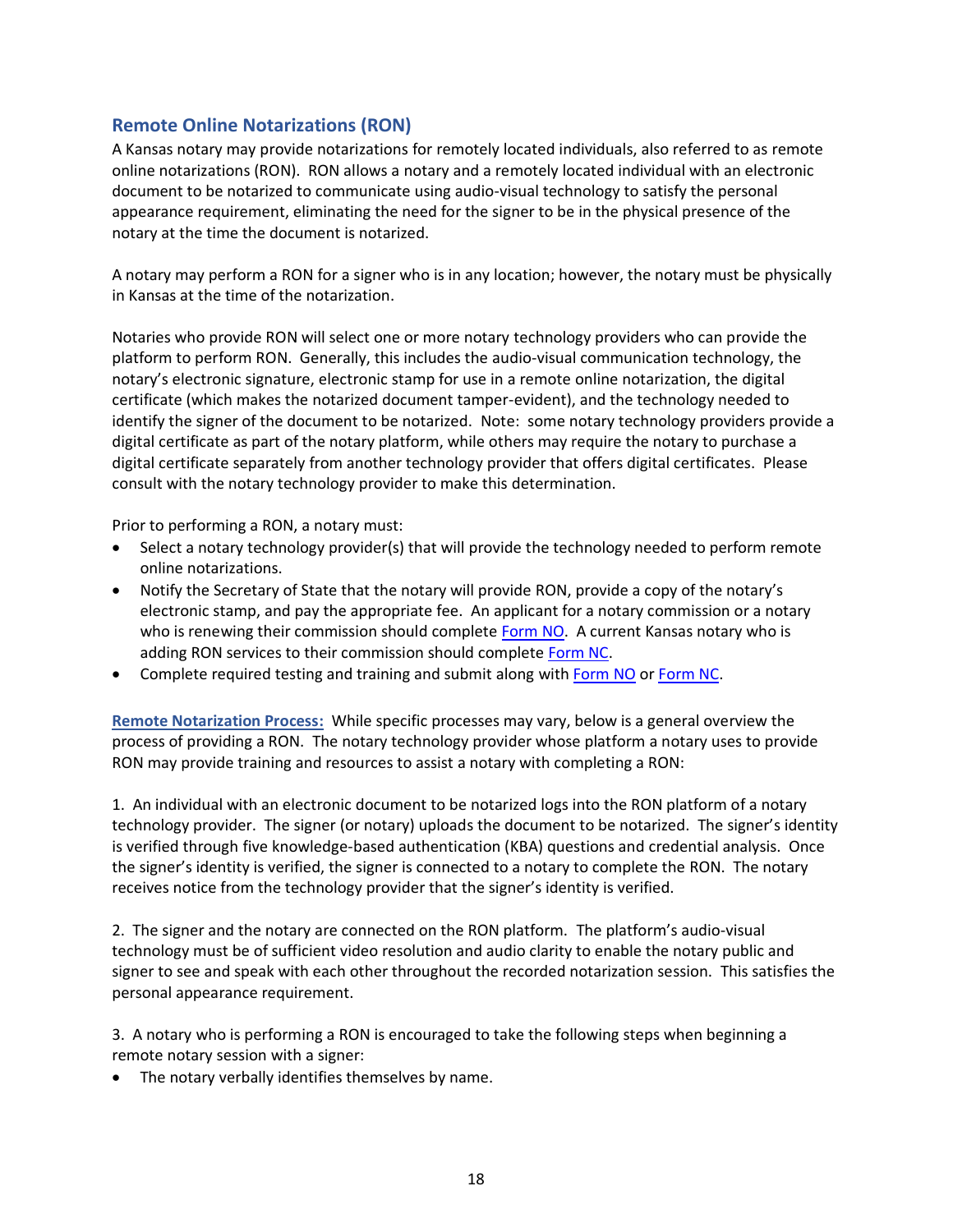- The notary asks the signer to verbally identify themself. The notary also should use traditional identification methods (such as comparing the signer's identity credential to the signer) to verify the signer.
- The notary asks the signer if the signer is knowingly and voluntarily executing the document.
- The notary asks the signer if the signer understands the notary session is being recorded.

4. The signer signs the electronic document with an electronic signature. The notary completes the electronic notarial certificate, applies the notary's electronic signature, stamp, and digital certificate. Attachment of the digital certificate secures the document and makes it evident if there are unauthorized attempts to alter the document once it has been notarized. An electronic notarial certificate must include the same information required for a notarial certificate on a paper document. In addition, the certificate must include a statement substantially as follows: "This notarial act involved the use of communication technology."

5. The notary records the notarial act in the notary's electronic journal and saves the journal entry and audio-visual recording of the notarial act (the electronic journal and audio-visual recording are generally provided as part of the RON platform and the platform provider may retain both on the notary's behalf).

If at any point during the notarization session the signer must exit the session, the session must be restarted from the beginning, including the identity verification process of the signer.

**Audio-Visual Recordings and RON Electronic Notary Journal**: The requirements for an audio-visual recording of a RON shall include, at minimum:

- Confirmation by the notary that the signer has successfully completed identity verification and credential analysis.
- Visual confirmation of the identity of the signer through visual inspection of the credential used during credential analysis.
- The actual notarial act performed.

If the individual is personally known to the notary, the notary should include a statement to that effect as part of the notarization session.

A notary who performs RON must retain an electronic journal and any audio-visual recordings in a way that protects the journal and recordings against unauthorized access by password or other secure means. A notary must take reasonable steps to ensure that a backup of the journal and audio-visual recordings exists and is secure from unauthorized use. A notary journal and audio-visual recording must be retained for at least 10 years after the last notarial act and recording is made. A RON technology provider may provide these services to notaries who use the provider's RON platform.

On the death or adjudication of incompetency of a current or former notary, the notary's personal representative or guardian or any other person knowingly in possession of a journal in an electronic format or audio-visual recording must:

- Comply with the retention requirements;
- Transmit the journal and audio-visual recording to one or more repositories; or
- Transmit the journal and audio-visual recording in an industry-standard readable data storage device to the Secretary of State.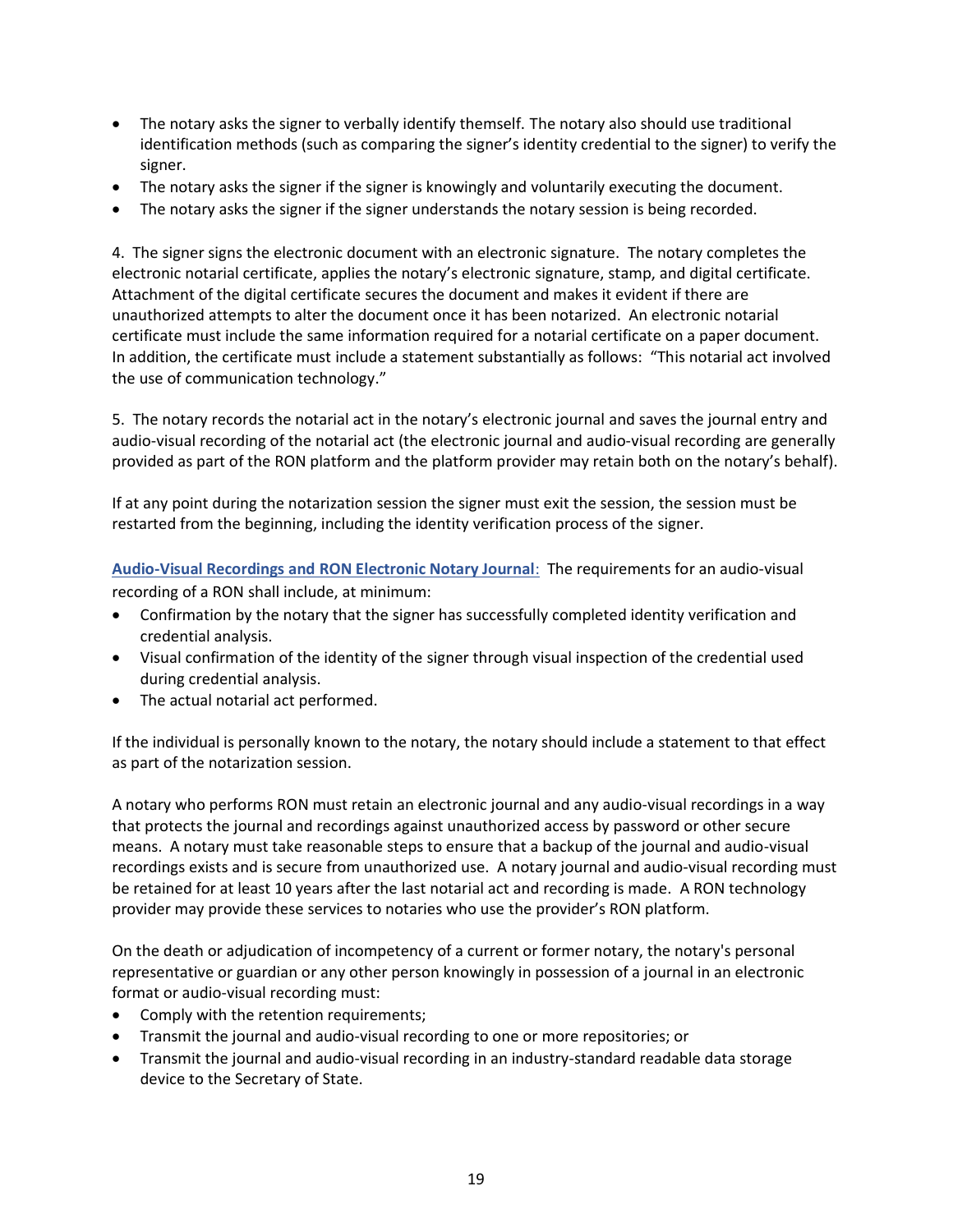Alternatively, a notary, guardian, conservator, or agent of a notary, or a personal representative of a deceased notary may, by written contract, engage a third party to act as a repository to provide the storage of the electronic notary journal and audio-visual recordings. The contract shall meet the requirements established in state regulation.

Notaries should choose a repository from the list of providers on file with Secretary of State. The list of providers is at: **sos.ks.gov/business/notary.html**.

**RON for Individuals Outside the United States:** Certain provisions apply to a RON notarization for an individual located outside the United States. For these individuals, a notary may perform a notarial act only for a document that meets one of the following requirements:

- The document is to be filed with or relates to a matter before a public official or court, governmental entity, or other entity subject to the jurisdiction of the United States.
	- This may be a judicial proceeding (such as a lawsuit in which the record will be submitted), a matter before an administrative agency (such as a matter before a federal or state regulatory board), or a matter that is before another governmental or non-governmental entity (such as a record that will be submitted to a corporate entity). The court, agency, or other entity must be located in the territorial jurisdiction of the United States, although the location of the court, agency, or other entity need not be in the same state in which the notary public is performing the notarial act.
- The document involves property located in the territorial jurisdiction of the United States or involves a transaction substantially connected with the United States.
	- The property may be either real or personal property. It need not be located in the same state in which the notary public is performing the notarial act.
		- For example: the matter may involve an acknowledgement on a deed that is transferring real property located anywhere in the United States, or it may involve an affidavit filed regarding a transfer of a decedent's personal property located anywhere in the United States.
- The act of making the statement or signing the document is not prohibited by the foreign state in which the remotely located individual is located.
	- A notarization for a person located outside the U.S. is performed in the state in which the notary is commissioned and is performing the notarial act. However, if the act is performed for an individual located in a foreign country, that nation nevertheless might seek to impose a penalty on the remotely located individual, the notary, or both for performing the notarial act. Thus, in order for the notarization to be permitted, the act of making the statement or signing the document must not be prohibited in the foreign country in which the remotely located individual is situated. This provision is not intended to impose a requirement upon a notary to translate, understand, or interpret the laws of foreign countries. Instead, it is intended to alert international users of remote notarial services that they may be exposed to sanctions under the laws of other countries.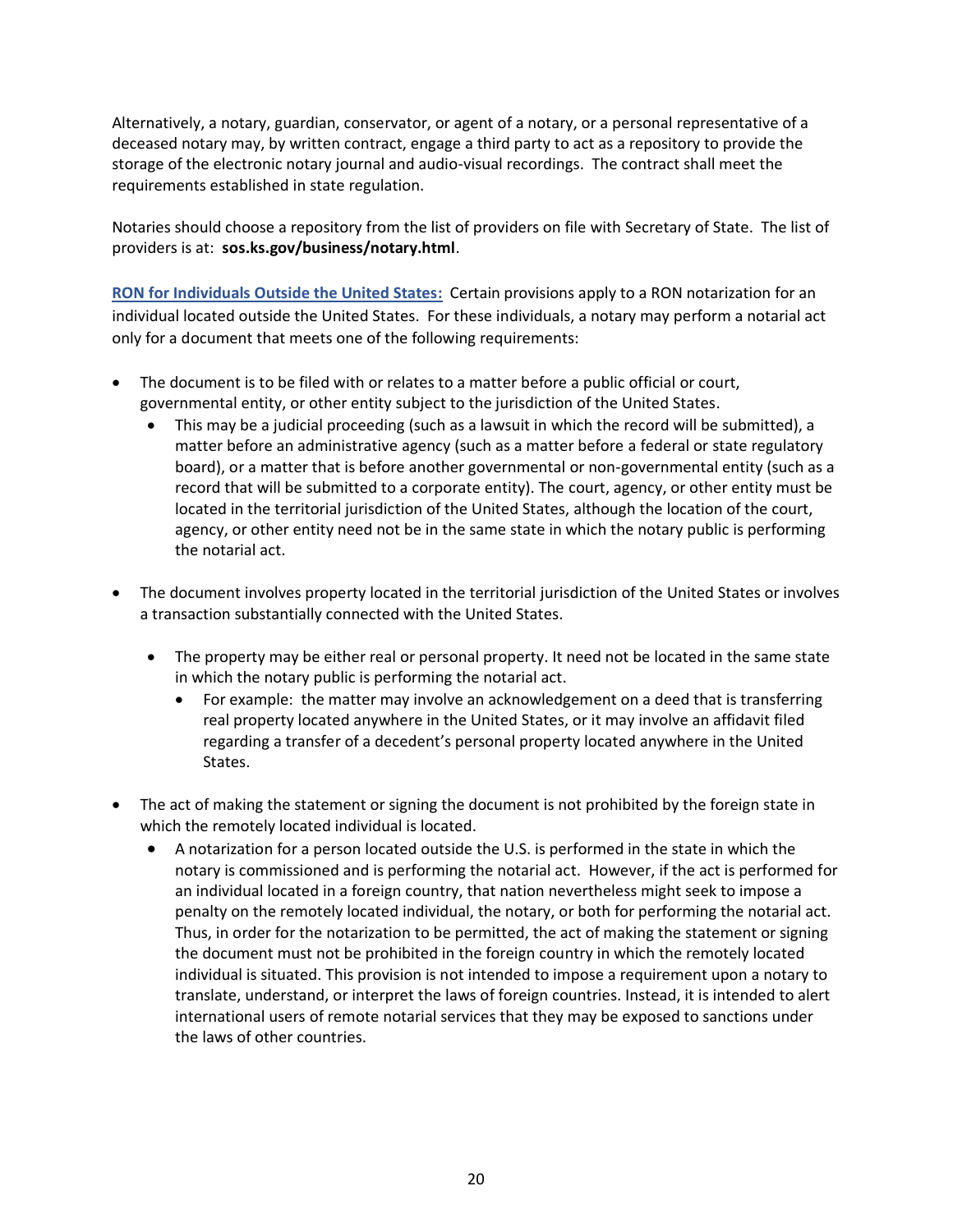#### <span id="page-21-0"></span>**Notary Training and Testing Required for IPEN and RON**

Before performing IPEN or RON a notary shall complete training and pass an examination that covers the laws, rules, procedures, and ethics relevant to notarial acts. The training and examination are provided at no cost on the Secretary of State's website: [sos.ks.gov/business/notary.html.](https://sos.ks.gov/business/notary.html) A notary who chooses to perform IPEN or RON should complete the training and examination, print the certificate that is generated upon passage of the examination and submit it to the Secretary of State with the notary's registration to perform IPEN or RON. A notary may take the examination as many times as needed to pass.

In addition, many organizations and associations offer notary training courses. Notaries may want to consider additional training opportunities in addition to the required training.

The notary technology provider(s) that a notary chooses to use to perform IPEN or RON generally also offer platform-specific training to notaries.

While training and passage of the examination are required for any notary who wishes to provide IPEN or RON, any current notary or notary applicant who does not intend to provide IPEN or RON also may complete the training and examination for their own benefit.

#### <span id="page-21-1"></span>**Apostilles and Authentications**

For documents notarized by a Kansas notary that will be used outside of the United States, the Kansas Secretary of State may provide an apostille or an authentication that verifies the notary's signature and stamp. A notary is not permitted to issue an apostille or authentication; however, a notary must ensure the notarization on a document is completed correctly. The Kansas Secretary of State's office cannot provide an apostille or authentication for a document with an incorrect or incomplete notarial certificate.

#### **Apostille**

An apostille is a certificate issued by the Kansas Secretary of State that verifies the seal and signature of public officials and notaries on a state-issued document that enables the document to be recognized in foreign countries that are members of the 1961 Hague Convention Treaty regarding public documents.

#### **Authentication**

An authentication is a certificate issued by the Kansas Secretary of State that verifies the seal and signature of public officials and notaries on a state-issued document that enables the document to be recognized in countries that are **not** members of the 1961 Hague Convention Treaty.

- An apostille or authentication does not validate the contents of the document. It verifies the public official who signed the document or the notary who notarized the document.
- An apostille or authentication may be obtained for the following documents:
	- Kansas birth certificates
	- Kansas marriage certificates
	- Kansas death certificates
	- Kansas divorce decrees
	- Diplomas and transcripts from Kansas schools
	- Judgments from a Kansas court
	- Other documents issued by a public authority or notarized by a Kansas notary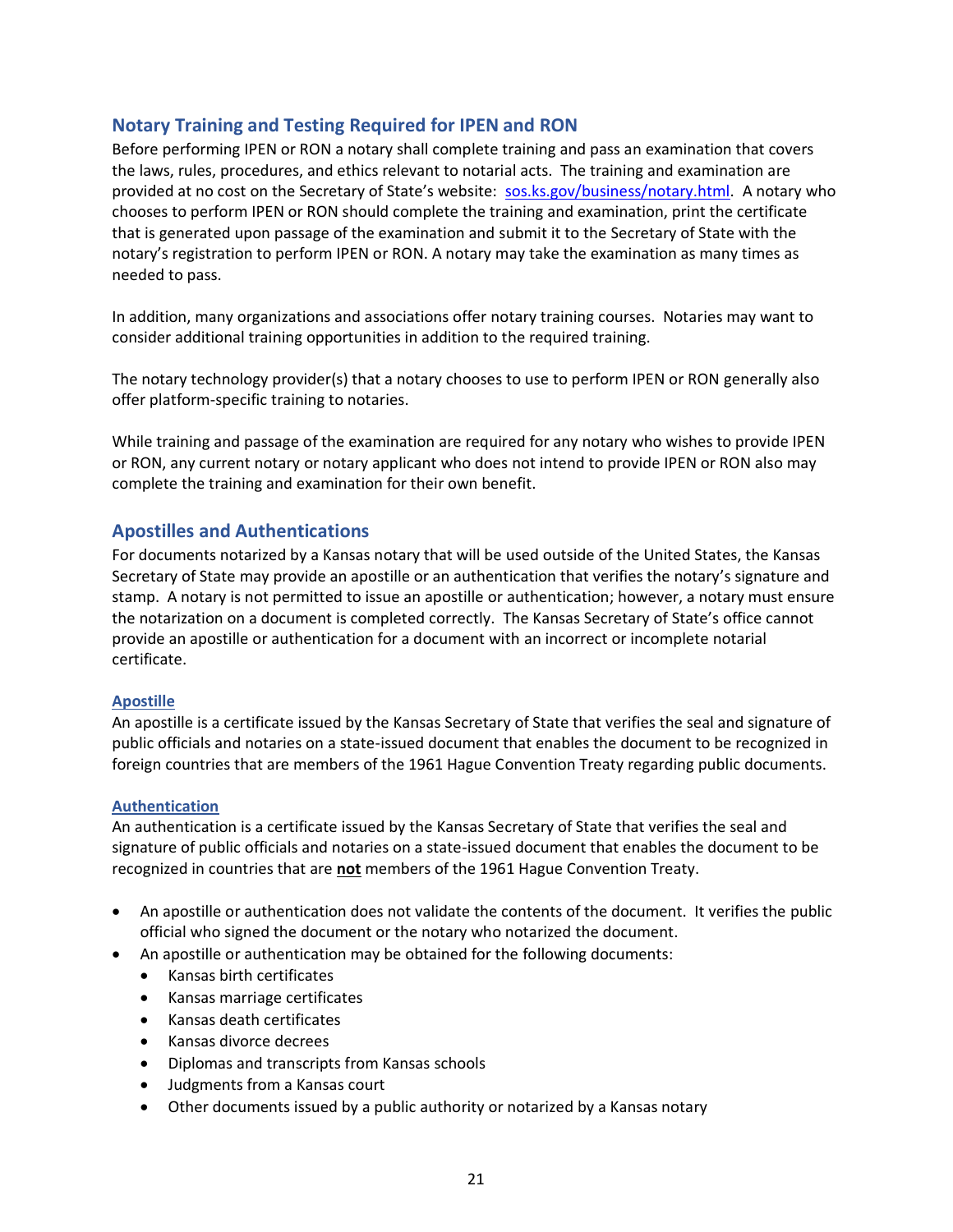NOTE: Public documents, such as those listed above, on file with a public office or agency must be certified by that office or agency. Many public documents contain a warning that the document is not to be copied. These documents should not be copied and certified. A notary may be sanctioned by the Secretary of State for providing a certified copy of such a document.

#### <span id="page-22-0"></span>**Short Form Notarial Certificates**

The short form notarial certificates that follow serve as a guide to help ensure a notarial certificate is properly completed. However, there may be variations in notarial certificates that are printed on a document. For example, some preprinted certificates include a place for information to be provided that is included in the notary's stamp (such as commission expiration date). If a notary includes their commission expiration date as part of their stamp, it is not necessary to enter this information on the preprinted form, as long as the notary affixes their stamp to the certificate. A notary should draw a line through and initial any item on a preprinted certificate that is intentionally not completed. The notary may not alter the legal document; only the certificate.

The certificate must identify the title of office of the notarial officer. The officer may be notary or clerk of the court. The notarial officer may also be an individual in a military service or performing duties under the authority of a military service, in which case the individual's rank or position should be identified.

If used in the performance of a notarial act for a remotely located individual, any short form certificate must contain a statement substantially as follows: "This notarial act involved the use of communication technology."

| For an acknowledgment in an individual capacity:             |      |                                        |
|--------------------------------------------------------------|------|----------------------------------------|
| State of<br>Kansas                                           |      |                                        |
| County of ___ Shawnee                                        |      |                                        |
| This record was acknowledged before me on $\frac{1}{1/2021}$ | Date | John Doe<br>by<br>Name(s) of person(s) |
| Sue Smith                                                    |      |                                        |
| Signature of notarial officer                                |      |                                        |
| <b>Official Stamp</b>                                        |      |                                        |
| <b>Notary Public</b>                                         |      |                                        |
| Title of office                                              |      |                                        |
| My commission expires: $\qquad 1/1/2023$                     |      |                                        |
| For an acknowledgment in a representative capacity:          |      |                                        |
| State of<br>Kansas                                           |      |                                        |
| County of<br>Shawnee                                         |      |                                        |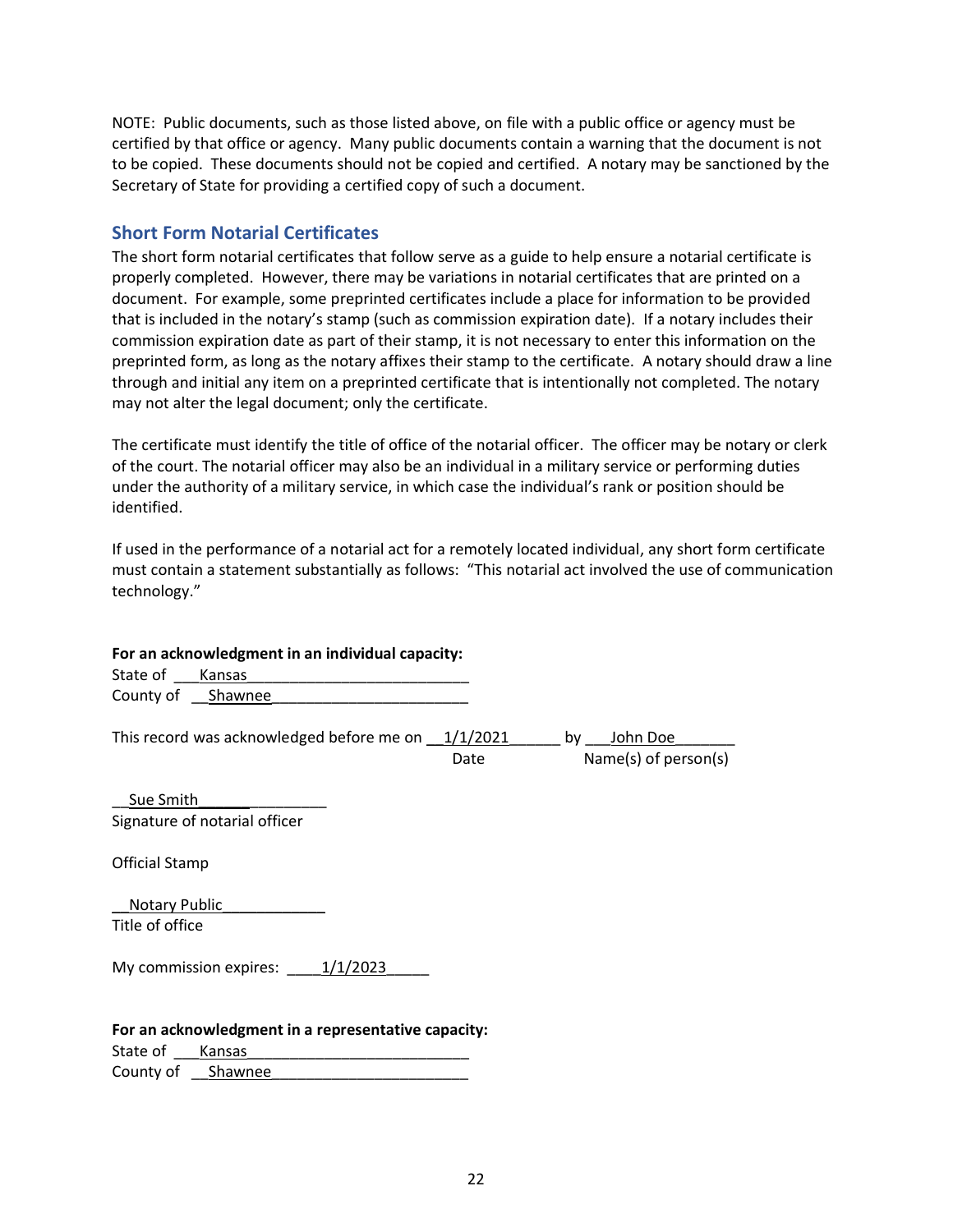|                        | This record was acknowledged before me on ____1/1/2021 _____ by _____John Smith       |      |      |                      |                                          |
|------------------------|---------------------------------------------------------------------------------------|------|------|----------------------|------------------------------------------|
|                        |                                                                                       |      | Date |                      | Name(s) of person(s)                     |
|                        |                                                                                       |      |      |                      |                                          |
|                        | as ______________President                                                            |      |      |                      |                                          |
|                        | (type of authority, such as officer or trustee)                                       |      |      |                      | (name of party on behalf of whom         |
|                        |                                                                                       |      |      | record was executed) |                                          |
|                        |                                                                                       |      |      |                      |                                          |
| Jane Doe               |                                                                                       |      |      |                      |                                          |
|                        | Signature of notarial officer                                                         |      |      |                      |                                          |
|                        |                                                                                       |      |      |                      |                                          |
| <b>Official Stamp</b>  |                                                                                       |      |      |                      |                                          |
|                        | Notary Public                                                                         |      |      |                      |                                          |
| Title of office        |                                                                                       |      |      |                      |                                          |
|                        |                                                                                       |      |      |                      |                                          |
|                        | My commission expires: $\underline{\hspace{1cm}1/1/2023}$                             |      |      |                      |                                          |
|                        |                                                                                       |      |      |                      |                                          |
|                        |                                                                                       |      |      |                      |                                          |
|                        | For a verification on oath or affirmation:                                            |      |      |                      |                                          |
| State of ______ Kansas |                                                                                       |      |      |                      |                                          |
|                        | County of Shawnee                                                                     |      |      |                      |                                          |
|                        |                                                                                       |      |      |                      |                                          |
|                        |                                                                                       |      |      |                      |                                          |
|                        | Signed and sworn to (or affirmed) before me on $\qquad 1/1/2021$ by $\qquad$ John Doe |      |      |                      |                                          |
|                        |                                                                                       |      |      | Date                 | Name(s) of person(s) making<br>statement |
|                        |                                                                                       |      |      |                      |                                          |
| Sue Smith              |                                                                                       |      |      |                      |                                          |
|                        | Signature of notarial officer                                                         |      |      |                      |                                          |
|                        |                                                                                       |      |      |                      |                                          |
| <b>Official Stamp</b>  |                                                                                       |      |      |                      |                                          |
|                        |                                                                                       |      |      |                      |                                          |
|                        | Notary Public                                                                         |      |      |                      |                                          |
| Title of office        |                                                                                       |      |      |                      |                                          |
|                        |                                                                                       |      |      |                      |                                          |
|                        | My commission expires: 1/1/2023                                                       |      |      |                      |                                          |
|                        |                                                                                       |      |      |                      |                                          |
|                        |                                                                                       |      |      |                      |                                          |
|                        | For witnessing or attesting a signature:                                              |      |      |                      |                                          |
| State of Kansas        |                                                                                       |      |      |                      |                                          |
|                        | County of __ Shawnee                                                                  |      |      |                      |                                          |
|                        |                                                                                       |      |      |                      |                                          |
|                        |                                                                                       |      |      |                      |                                          |
|                        | Signed [or attested] before me on _____1/1/2021_____ by ________ John Doe             |      |      |                      |                                          |
|                        |                                                                                       | Date |      | Name(s) of person(s) |                                          |
|                        |                                                                                       |      |      |                      |                                          |
| Sue Smith              |                                                                                       |      |      |                      |                                          |
|                        | Signature of notarial officer                                                         |      |      |                      |                                          |
|                        |                                                                                       |      |      |                      |                                          |

Official Stamp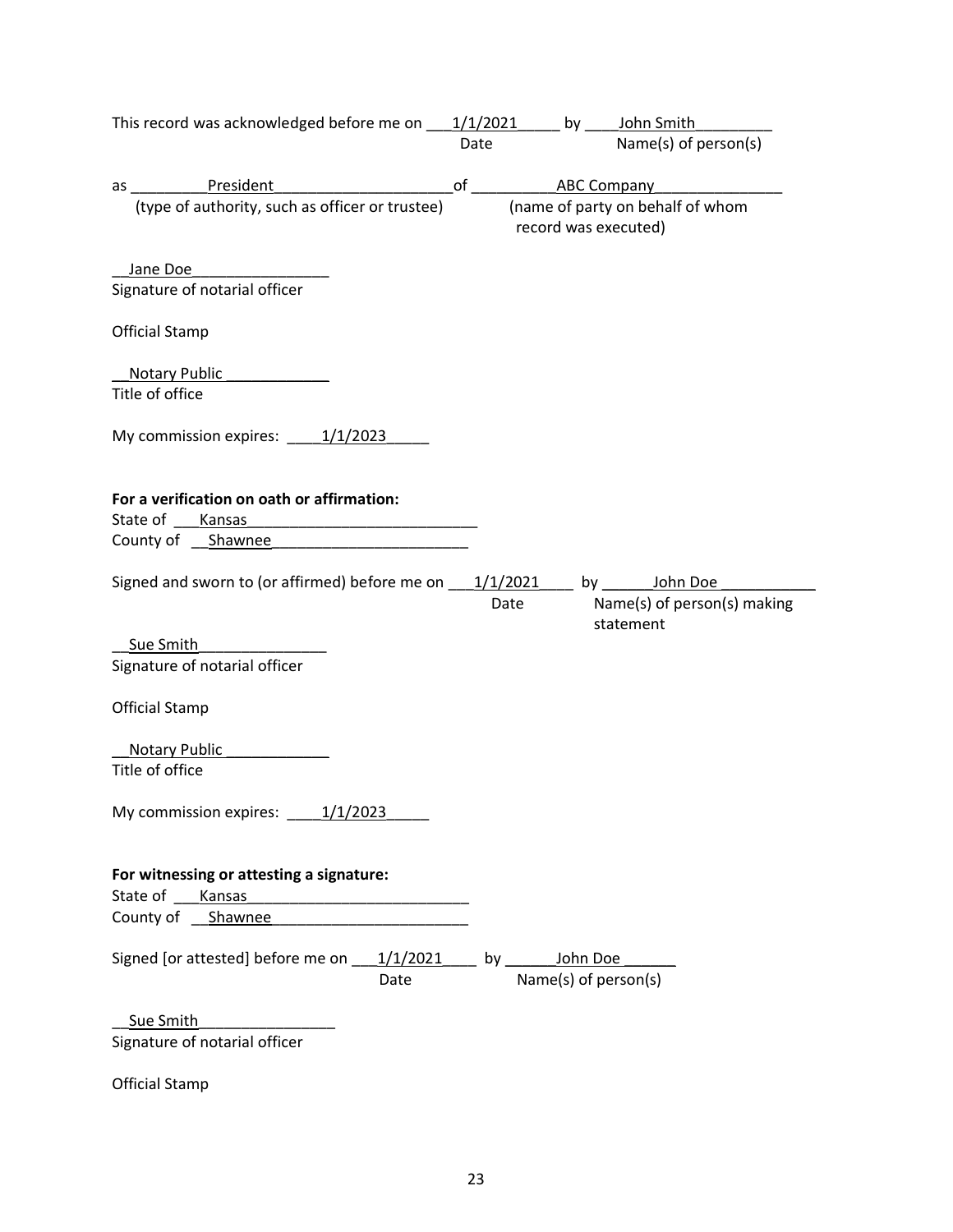\_\_Notary Public \_\_\_\_\_\_\_\_\_\_\_\_\_ Title of office

|  | My commission expires: |  |  | 1/1/2023 |
|--|------------------------|--|--|----------|
|--|------------------------|--|--|----------|

| For certifying a copy of a record:                                              |  |                                                          |
|---------------------------------------------------------------------------------|--|----------------------------------------------------------|
| State of Kansas<br><u> 1980 - Jan James James Barbara, martxa eta idazlea (</u> |  |                                                          |
| County of Shawnee                                                               |  |                                                          |
|                                                                                 |  |                                                          |
| I certify that this is a true and correct copy of a record in the possession    |  |                                                          |
|                                                                                 |  |                                                          |
|                                                                                 |  |                                                          |
| Sue Smith                                                                       |  |                                                          |
| Signature of notarial officer                                                   |  |                                                          |
| <b>Official Stamp</b>                                                           |  |                                                          |
| Notary Public                                                                   |  |                                                          |
| Title of office                                                                 |  |                                                          |
|                                                                                 |  |                                                          |
| My commission expires: $\underline{\hspace{1cm}1/1/2023}$                       |  |                                                          |
|                                                                                 |  |                                                          |
|                                                                                 |  |                                                          |
| For power of attorney in a representative capacity:                             |  |                                                          |
|                                                                                 |  |                                                          |
| County of Shawnee                                                               |  |                                                          |
|                                                                                 |  |                                                          |
| This instrument was signed before me on 1/1/2021 _____ by __ John Doe           |  | Date Name(s) of designees(s)                             |
|                                                                                 |  |                                                          |
|                                                                                 |  | name of party on behalf of whom instrument was executed. |
|                                                                                 |  |                                                          |
| Sue Smith                                                                       |  |                                                          |
| Signature of notarial officer                                                   |  |                                                          |
|                                                                                 |  |                                                          |
| <b>Official Stamp</b>                                                           |  |                                                          |
| Notary Public                                                                   |  |                                                          |
| Title of office                                                                 |  |                                                          |
|                                                                                 |  |                                                          |

My commission expires: \_\_\_\_\_1/1/2023\_\_\_\_\_\_